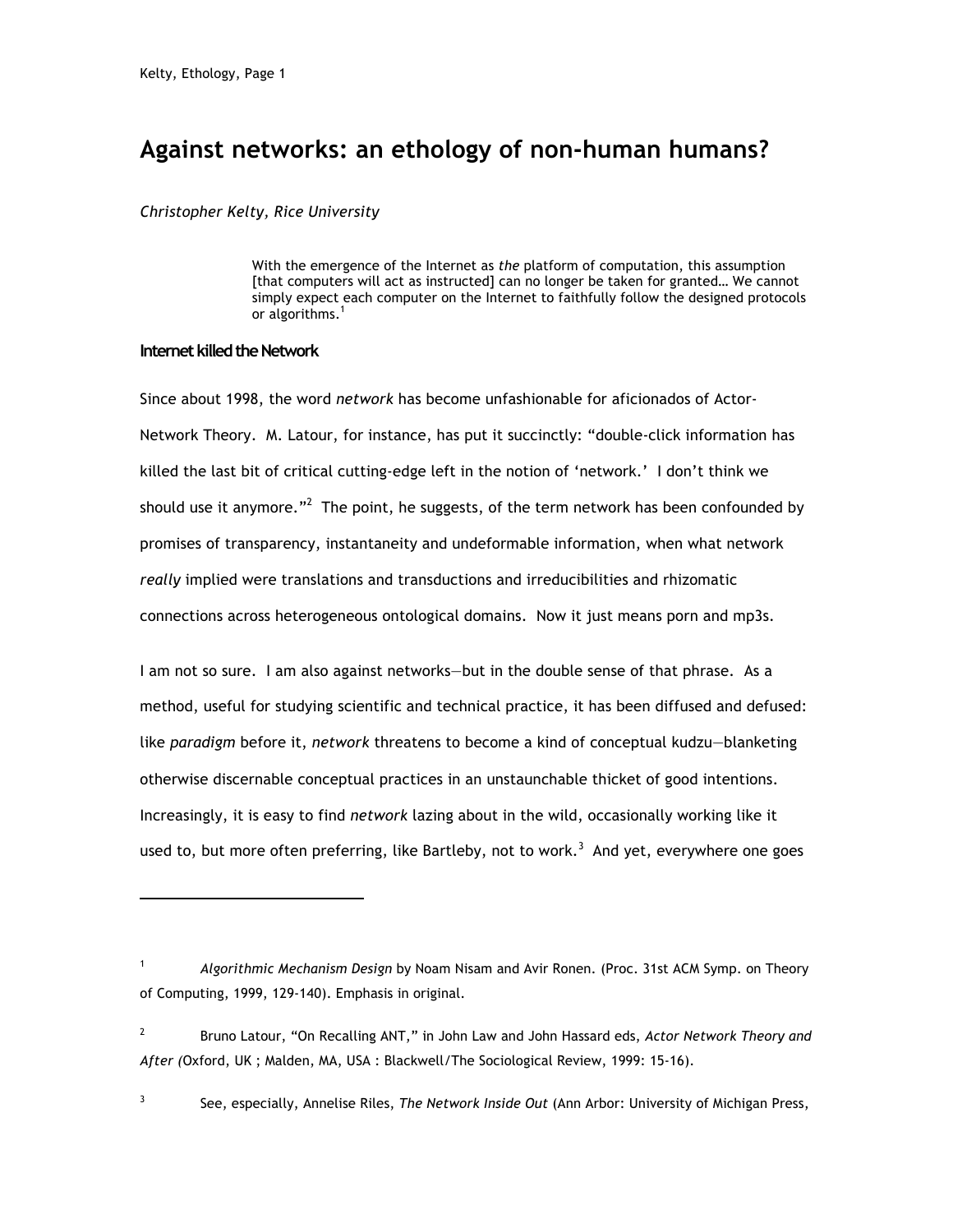l

today, one comes up *against* actual networks—they drape the globe in wires and waves, they permeate our minds and relations in links and nodes, referrals and endorsements, they dangle from sockets in our office walls; our wireless networks sprout up everywhere, mimicking the human densities around them; we talk of social networks and community networks, and ad-hoc networks, and p2p networks and Real™ Networks. On the one hand, *network* is a method coopted, disseminated, diluted perhaps, by well-meaning but misinformed researchers (but who? It is not clear); on the other it is an ecological explosion of forms of networking, devices, software, protocols etc, which demand the very same critical attention putatively eviscerated by the dissemination of the method.

*Network* may have been the wrong word, but it is not, and has not been, the wrong *concept*. It demands renewal and renovation, not mothballing or recall. Over the last two decades, *network* has been used to understand wide ranges of a great many things, but ironically, not networks. For most studies in STS, *network* is a way of describing scientific knowledge in the making—not a functioning network like the Internet or a mobile-phone network. Associated terms like *black box, mediator, immutable mobile, actant and actor* etc. are generally used to help analyze contests over techno-scientific pursuits, where the outcome (fact, equation, device, article) is usually the starting point for the investigation. The concept is useful as a method because it creates a specific frame in which to understand changes of scale relationships between local scientific investigations and their global reach. It gives specificity to the assertion and spread of "universal" scientific truths.

But what role does the network play? In particular, what role does the Internet play--that one, singular network that everyone knows about—the one that is routinely confused with the World Wide Web, with email, with Ethernet, or with myriad other familiar technologies that rest upon it? The one, as the epigraph above puts it, that is *the* platform of computing. How should one

<sup>2000),</sup> which argues for the surprising appearance of network analysis in the wild.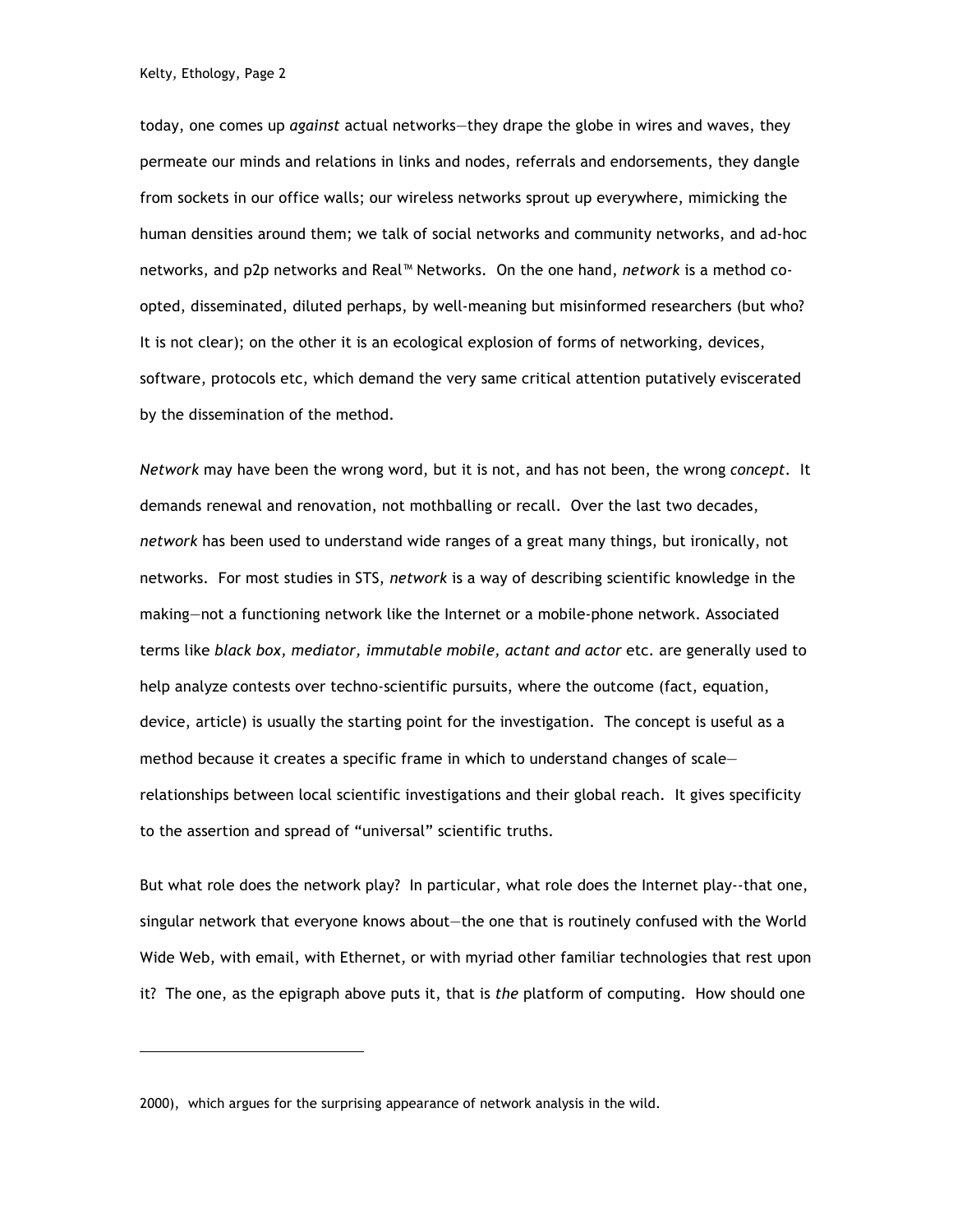go about investigating networks in their specificity, as *networks*? Should they be understood as techno-scientific achievements, as infrastructure, as medium, or as all or none of these?

I have explored these questions in a longer work, in particular, with respect to the proper way to get at the substance of the heterogeneous Internet of people, devices, software, laws and practices—and how these practices are related through free software and open source software, to the practice of contemporary science and technology.<sup>4</sup> Here however, I want to focus more specifically on the nature and quality of the *non-human actors* that inhabit the Internet—and ask what role they play in contracting or extending networks or *networks*.

Agnosticism in method was what originally granted agency to non-human actors in science studies: treat all components of the network as equal, with respect to actions, interests and outcomes; do not give human brains more active power than microbes and machines. Such an approach is not intended to make non-humans more like humans—by granting them special human-defining qualities like selfhood, intention or language use—it is intended only to dehierarchize with respect to agency. Humans, on this view, are demoted, rather than (or in addition to) non-humans being promoted.

On the one hand the Internet—"where nobody knows you are a dog"—provides one of the now classic examples of this: whether you want to talk about cyborg selves or avatars or autonomous agents or bots. But these popular figures are not necessarily the place I would direct our attention. Rather, I would suggest that we look at the practice of computer scientist researchers who are 1) taking non-human agency very seriously and 2) find these nonhumans to be fundamentally different in the context of the Internet than previously.

This paper proceeds then by introducing two fields of modern CS research where non-humans play a role, and explores how the practice of science goes about investigating them, making

l

<sup>4</sup> Christopher Kelty, n.d. *Two Bits: Free Software and the Social Imagination after the Internet*.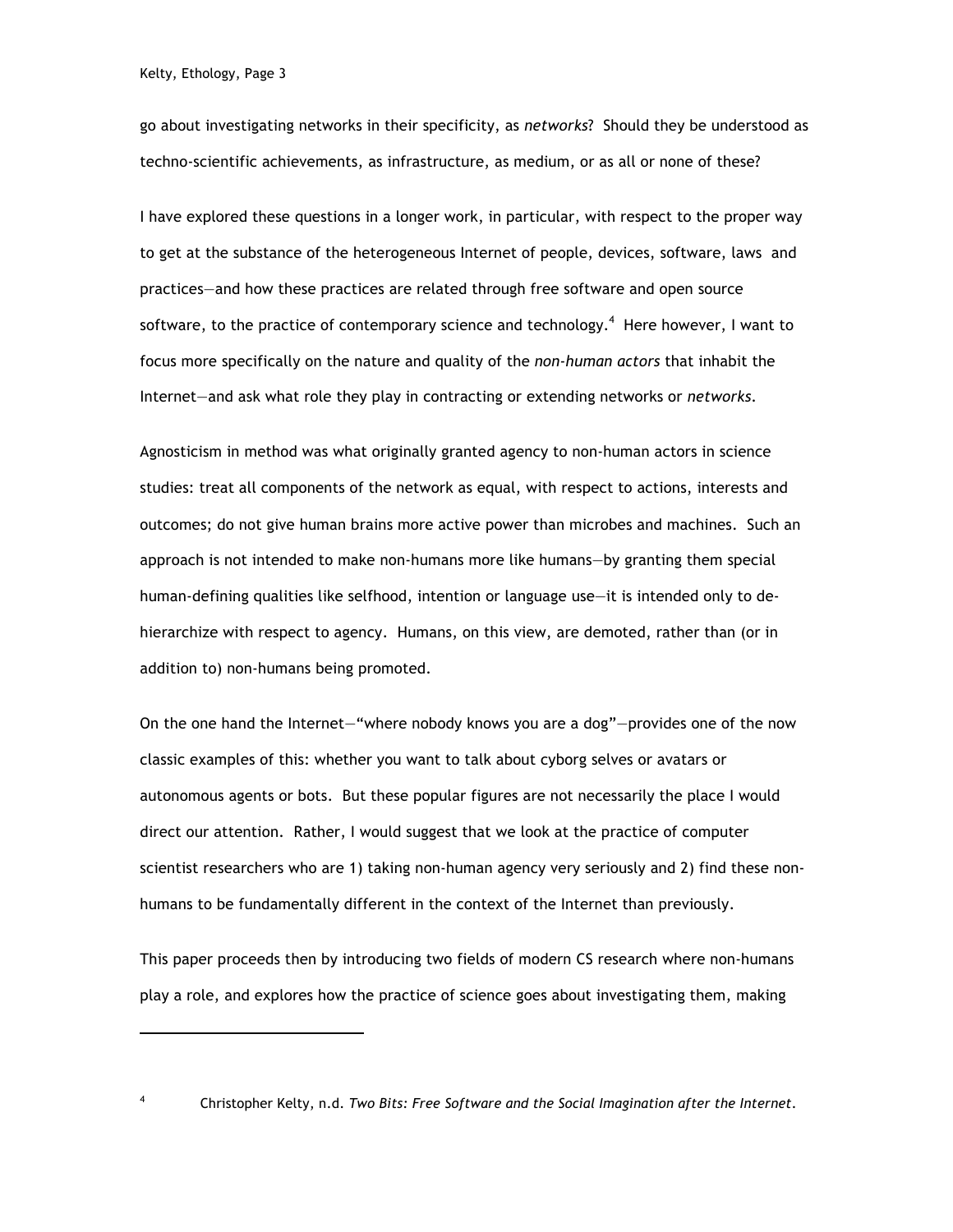l

use of them, and most importantly, "implementing" them.

### **Which non-humans, which non-machines, which non-animals?**

The Internet is obviously saturated with non-humans—the question of the humanity of geeks, hackers, elves or orcs notwithstanding. The so-called physical layer, made up of wires, fiber optics, satellites, cables and hubs, are obvious candidates—they are wily and resistant objects that must be buried, shot into space, insulated and twisted, they can disappear, get dug up or tripped on, fall to earth and otherwise wreak havoc with a network.

Likewise the ecology of complex machines: desktop computers, routers, web servers backoffice rackspace filled with multiple processor RAID-arrayed hotrods are also important nonhumans, also wily and resistant, and more importantly, horrendously complicated modularized heterogeneous collections of devices whose success or failure depends on the constant ministrations and ritual attendance of system administrators world-wide.<sup>5</sup>

But physical infrastructure and machines are in fact *so ubiquitous* and *so abundant* that for many Internet professionals (geeks hackers, engineers, computer scientists, entrepreneurs) they are no longer *things*, but a substrate upon which *things* flow: bandwidth, CPU cycles and memory. For many of the people I am concerned with here, the Internet is primarily a *milieu* a teeming quasi-human space characterized by highly formatted and specific modes of interaction. It is not built not only of physical machines administered by underpaid technicians, but of ideas, behaviors and implementations. Software, protocols, and standards are the substance of this world, not merely its form. It is, for an increasingly large number of

<sup>&</sup>lt;sup>5</sup> Cf. Greg Downey "Virtual Webs, Physical Technologies and Hidden Workers"Technology and Culture 42, April 2001. Susan Leigh Star and Geof Bowker *Sorting Things Out: Classification and its consequences* MIT Press, 1999.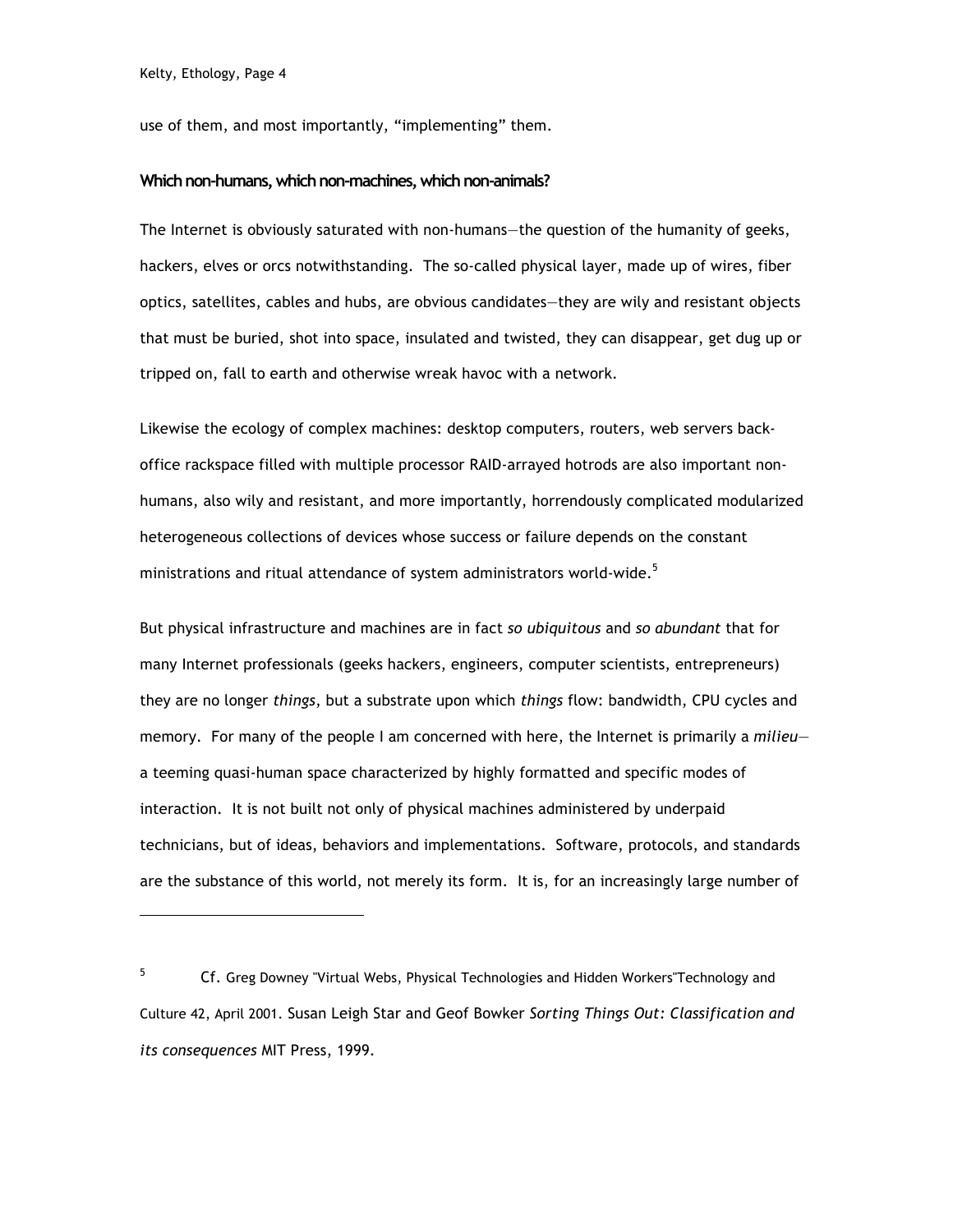practitioners, indistinguishable from societies, markets, or publics—or to put it another way, these older collectives have become indistinguishable from the *network.*

As the opening epigraph makes clear, CS researchers are not in doubt that the Internet is *the* platform for computation. For Distributed Computing researchers today, there is no other option. It is important to understand the radical nature of this claim: it is somewhat akin to a molecular biologist saying "the natural environment is *the* platform for life, leave the lab behind and experiment on *the planet."* Ironically, the radical nature of this switch has gone largely unrecognized by CS researchers, for whom the Internet is not quite yet reality, but just a really fantastic and free laboratory. But the flip side of this non-recognition is the recognition that Internet "users" are not predictable, controlled variables in an experimental set-up. And yet they are not quite humans either. As Joan Feigenbaum et. al. hedges: "participants in an Internet algorithm are economic actors as well as computational processes."

The non-humans I am concerned with, therefore, are the non-human *humans*—the *conceptual personae* invented by scientists, engineers, hackers, geeks etc. who create ideas, behaviors, implementations, and who study the implementations and behaviors of others, as they exist in this milieu—the primary locus of which is the Internet. These *personae* are drawn largely from mathematical and formal economic, political science, and evolutionary psychology research. *Personae* such as *homo economicus*, the dilemma-addled Prisoners of Game Theory, the decision-makers of operations research, the resource maximizing insects of socio-biology, the genetic mutants of evolutionary psychology, or the utility functions of economics. Which is to say: these personae are not exactly invented by computer scientists, they are instead *researched, behaved and implemented* by them. The way these implementations and experiments look, and the outcomes they have, may or may not mesh with the expectations or beliefs of the social scientists responsible for the invention or refinement of these *personae.* Nonetheless the outcomes are meaningful for computer scientists who use the data and outcomes to refine the experimental software, protocols, and algorithms they design.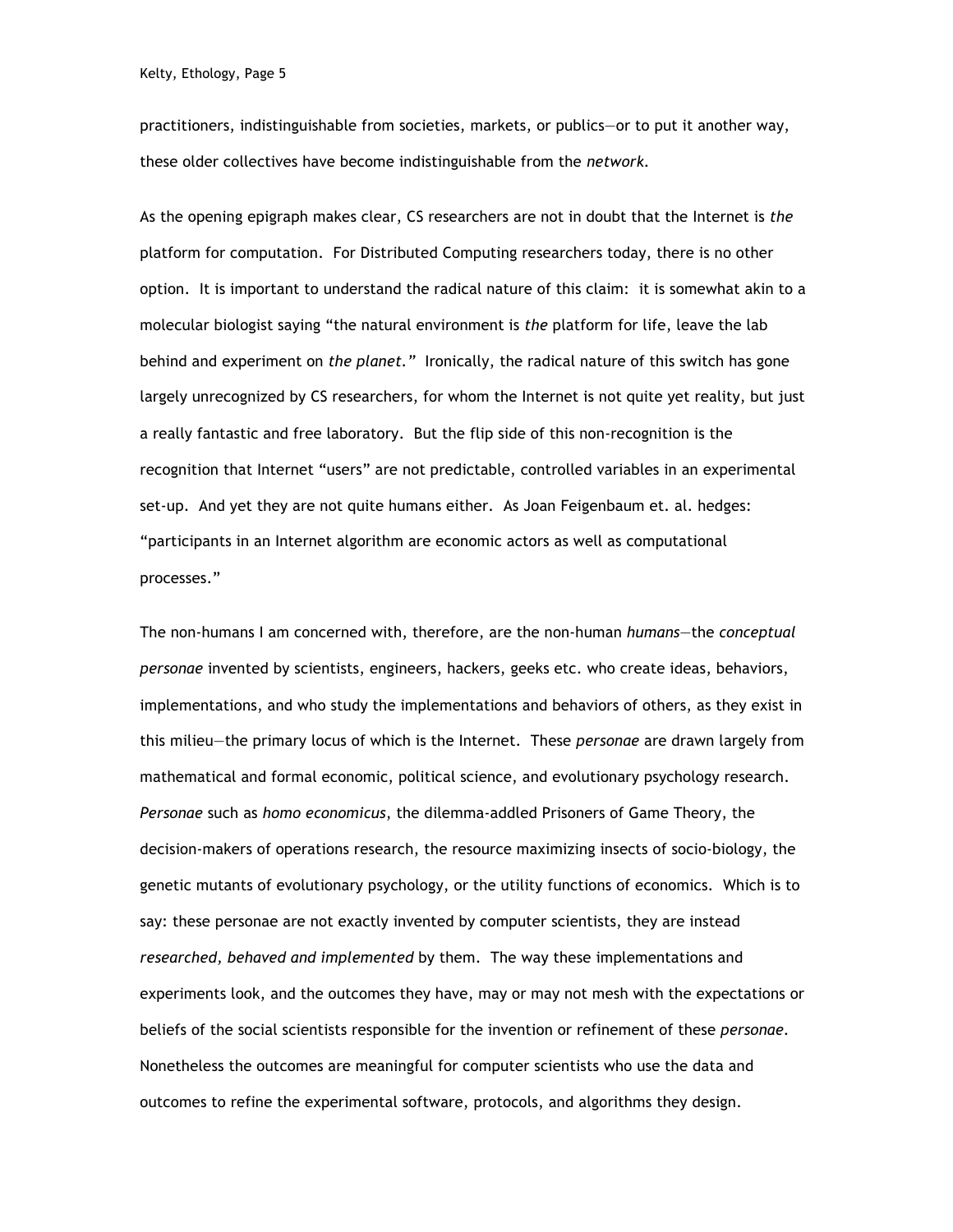There is a tendency, amongst academics who do not work with such *personae*, or who seek to critique them (I am thinking primarily of anthropologists here) to refer to them all as a single type: the rational actor. The critique often leveled at these rational actors is that they are either 1) inaccurate because humans rarely act rationally or 2) inaccurate because human behavior is not autonomous but largely determined by various environmental, cultural, historical factors. I would suggest that neither of these critiques make much difference either to the social scientists creating these *personae* or the computer scientists implementing them. I would venture to say that neither group of researchers cares about accuracy, only about precision. Indeed, there appears to be a certain proliferation and differentiation of *personae* in these disciplines—and if one understands them not as taxonomic or natural science disciplines, but as *design disciplines* (cf. "sciences of the artificial" as Herbert Simon called them) then the proliferation of *personae* is not just a question of models and tests, but a question of modes of organization and formats for social interaction—from government policy on the one hand, to peer to peer networks on the other.

*Conceptual Personae* give form to certain functions which can be easily 1) manipulated and calculated and 2) implemented as algorithms. They are like models in that computer scientists can use them to think about the social and collective phenomena they are researching *and designing*, but they are unlike models in that they presumed to be *uncontrollable* in an experimental sense—they exist in a unorganized, non-hierarchical, and unpredictable Internet. *Conceptual personae* are, in some sense, the opposite of a black box, something with agency that emits a signal based on an input, but the mechanism for which (the insides of the black box) are in fact unknown, inaccessible and arguable (as opposed to known and settled).

**A Note:** the term *conceptual personae* is somewhat blatantly misused here. For Deleuze et Guattari, only philosophers work with conceptual personae—they have no existence in the lives of the everyday, and they are not allowed to be thought or understood by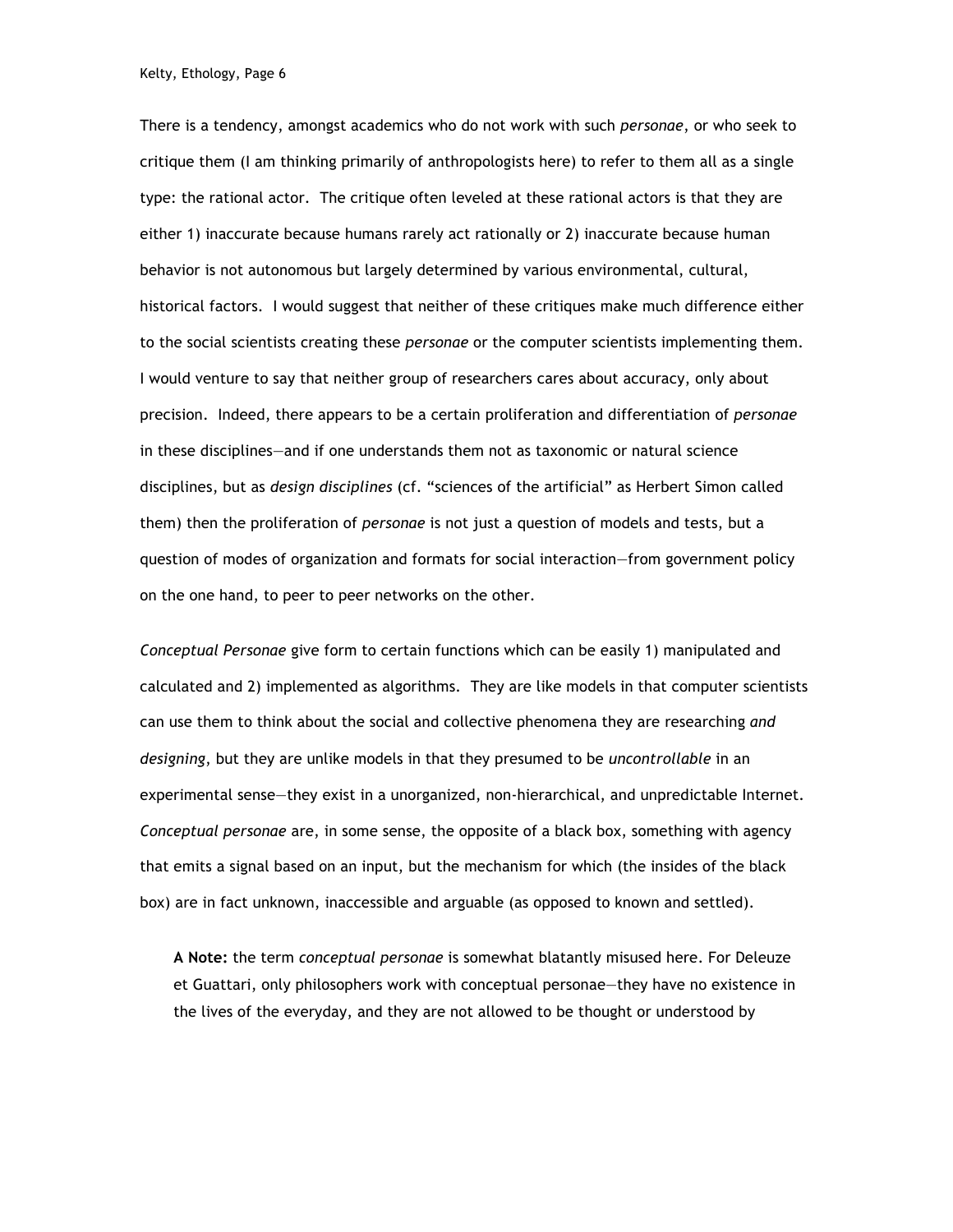scientists or artists. $^6$  Scientists are granted only functives, functions and prospects by D&G, while artists are given "aesthetic figures" to work with. While the general attempt to rescue a distinctiveness for philosophy is the one thing that I think makes D&G's work so urgent and interesting to so many people, I hardly think such distinctions hold water they amount to a kind of self-important policing of the philosophical compound, through which identity and authenticity will be verified only by the true philosophers on the inside—even as the rest of the world moves on without them. What if, however, the people engaged in the creation of social science concepts, and the people creating machines, software, mechanisms and organizations, are engaged in the same kinds of conceptual creation? What if they have taken over the game of concept creation and merged it with the worldly demands of scientific experiment? D&G do say that what scientists construct are objects using functions (..made of functives and prospects—the terminology is arcane, and difficult to parse in a short space), but that this does not imply their concepts—which must be discovered (by philosophers). So perhaps I am seeing the work of social scientists and computer scientists through the lens of philosophy, in order to give some consistency to the *personae* they create, the functions they are granted, the lives and machines they live out or through, and the implications for that other, important agent-like non-human: the collective.

# **Between Actual and Virtual Networks: Some stories from Computer Science**

The research I draw on here is based in conversations and interviews with computer scientists at Rice University.<sup>7</sup> There are two domains of research that I will focus on: one is experimental research into peer-to-peer network overlays and applications and the other is computer security research related to electronic touch-screen voting machines. Both of these areas are highly politically charged from the get-go: peer to peer by its implication into the global war over the meaning and status of intellectual property and cultural production; and

<sup>6</sup> Gilles Deleuze and Felix Guattari, *What is Philosophy*, tr. Hugh Tomlinson, Columbia University Press, 1996.

<sup>&</sup>lt;sup>7</sup> The EPIT Project- Ethics and Politics of Information Technology. All of the transcripts cited here are available online, along with commentary and annotation by the researchers. http://frazer.rice.edu/epit/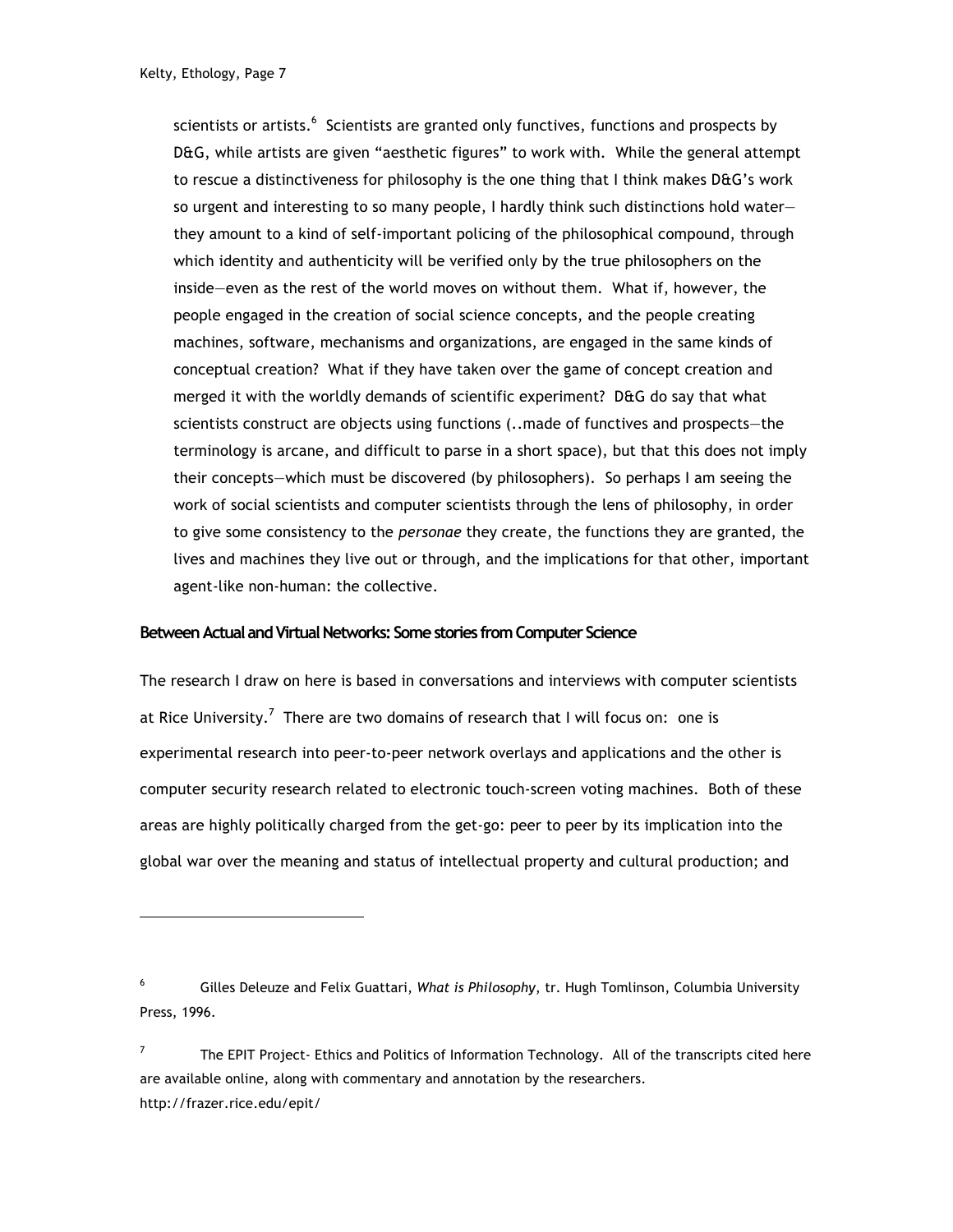voting by virtue of being the core practice of democracy. Both areas are, on the one hand, characterized by highly abstract research questions germane to concerns in modern computer science; but on the other hand, they are both also pursued in a context that is not restricted to the laboratory or the cloistered research machines on campus, but takes place "live" amongst actual systems for voting and actual instantiations of the global internet. Because they blur the line between simulation and implementation, of the line between laboratory experiment and installed systems—they also raise new questions about the status of the non-human humans that permeate them. These non-human humans, these conceptual personae, do not have the same kind of existence as avatars, or virtual selves, they are not second selves or puppets of users, malign or otherwise. Rather they are conceptually worked-out *personae* around which mechanisms are designed. They are, for example, versions of *homo economicus* around which mechanisms for sharing and exchanging data (or data representing money) are constructed and formatted.<sup>8</sup>

Michel Callon, for one, has suggested that a "peculiar anthropology" might study these personae (which he calls "calculative agencies") as they exist in the world; places where economics in particular, formats and constrains the behaviors of flesh-and-blood actors in markets, auctions, trading floors or acts of consumption. $^9\,$  For Callon, the question of whether or not humans are rational, irrational, or whether economics or political science has *accurate* understandings of the human, are uninteresting: designed mechanisms turn non-calculating flesh-and-blood humans into *calculative agencies*—assemblages of human and non-human that actually can calculate as demanded by the design of the mechanism—and can do so with ever-

9 Callon *Laws of the Markets*, 1998.

l

<sup>&</sup>lt;sup>8</sup> "Mechanism design" which is introduced in more detail below, is in fact a mixed sub-domain of computer science and social science that aims to marry the problems of economic analysis of behavior with the computational tractability of algorithms. Two recent papers: Feigenbaum et.al. 200? and Nisam and Ronen 1999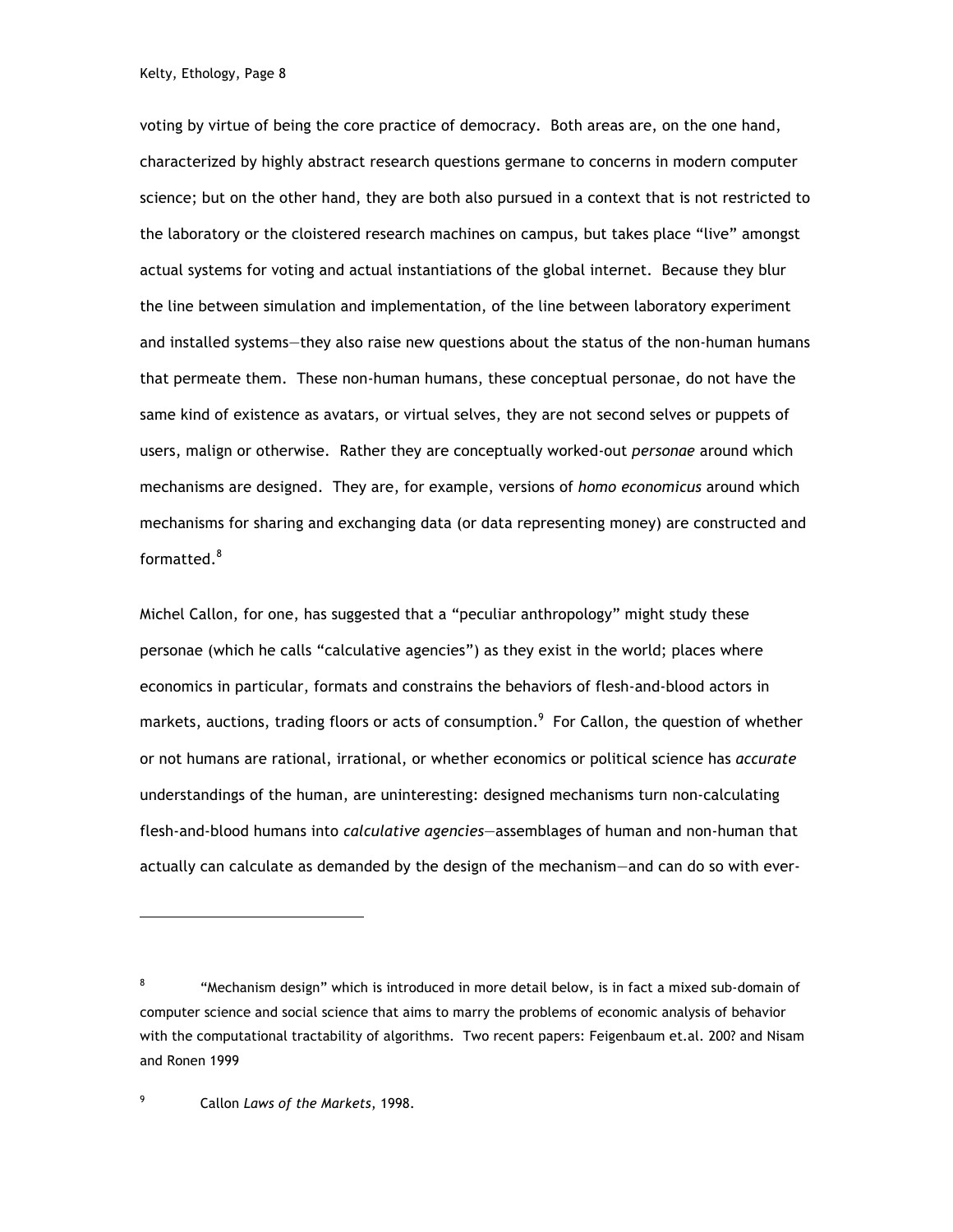increasing precision, which helps account for things like the growth and differentiation of demand, or the differentiation of markets and goods. For the social scientists who manipulate these personae, this description would be considered convoluted: they see their role as designing mechanisms that achieve a desired outcome, given the statistically tractable behavior of humans. Callon might be arguing that that predictable rational behavior is in fact created by the mechanisms, whereas other social scientists interpret it as pre-existing.<sup>10</sup>

The examples I look at complicate the notion of a calculative agency by focusing on programmed environments of exchange on the Internet, or amongst humans and digital machines in settings that involve the Internet (voting machines themselves are not directly connected to the Internet, but this is exactly one of the issues in debate). Whereas Callon suggests that a particular economic mechanism *formats and constrains* the behaviors of humans in "locales" such as markets or auctions, I am looking at cases where the behaviors of nonhuman humans are literally created, formatted, and behaved (in a transitive sense) by computer scientists and hackers *on the Internet*. Furthermore, these systems waver between actual and virtual networks. Some, like peer to peer overlays, appear and disappear with nearly infinite speed, involving a wide range of people and machines; others, like voting machines are already in circulation in society even as they are studied, transformed, hacked and reformatted by computer scientists.

### **Peers, nodes, and other humans**

l

"Ideally, we would like to design a system where **nodes**, acting selfishly, behave collectively to maximize the common welfare."<sup>11</sup>

<sup>11</sup> Peter Druschel, "On designing incentives-compatible peer-to-peer systems" (with Tsuen-Wan

 $10$  In particular, one can look to the field of "implementation theory" in economics and political science, to see where this assumption holds its strongest sway. Jackson, M, "A Crash Course in Implementation Theory", *Social Choice and Welfare*, 18 2001, p655-708.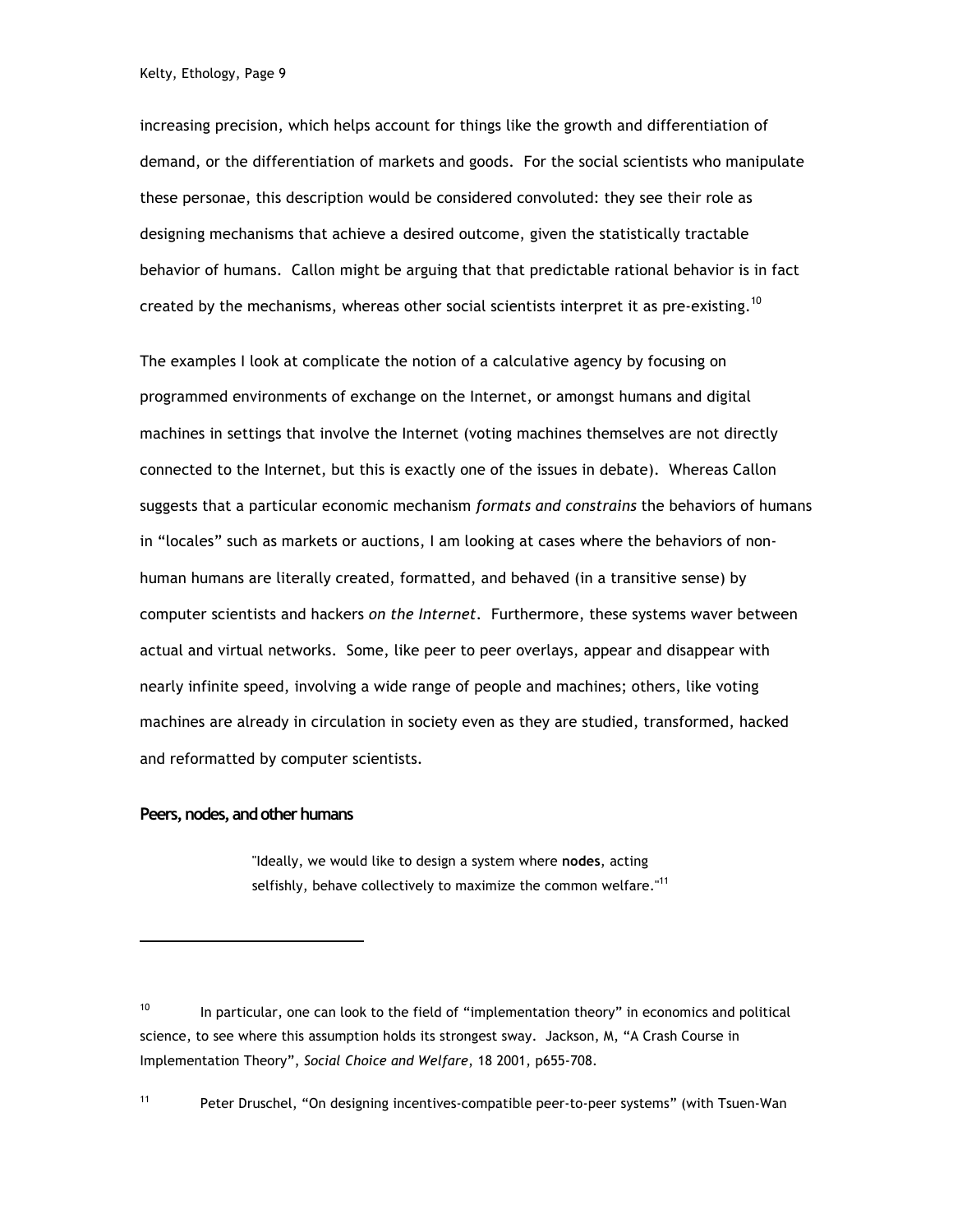l

Research into peer to peer overlay networks has its origin in two different places: one is the tradition of "distributed computing" in academic computer science. Distributed computing as it was practiced throughout the seventies, eighties, and much of the nineties consisted primarily of theory and experiment conducted by researchers on a network of machines under their control. That is to say, researches created their own distribution of computers on which to test out ideas about distributed computing—they did not, generally speaking, employ any existing widespread networks as test-beds for their research. The other origin is in the 1990s: the emergence of hacker-created Internet-based protocols for sharing resources across existing computers connected to the network. The most famous of these, of course, was Napster—but more commonly referenced examples include KaZaa, Grokster, Gnutella, or MojoNation. These two origins combine here in the person(s) of modern distributed and peer to peer researcher Peter Druschel (and his students) at Rice University. His research projects on peer to peer overlays raise a variety of interesting questions about the status of both real users, and imagined collectivities he works with.

Druschel is fond of reminding everyone that peer-to-peer protocols for sharing resources are what make the Internet the Internet (i.e. the TCP/IP protocol is in essence a peer-to-peer resource sharing protocol). And so he refers to his projects as "overlays"—networks on top of networks—applications that use existing Internet interconnectivity to create overlay networks that change, add, or reformat the capabilities of the underlying networks, and which are easy to turn on and off, relying, as the Internet does, on extremely heterogeneous, but also extremely clearly defined infrastructure underneath.

What makes peer to peer network research interesting, with respect to the question of nonhuman humans, is that they are not concerned primarily with "users"—or with user interfaces, human computer interaction, or any other paradigm in which autonomous human actors have

<sup>&</sup>quot;Johnny" Ngan, Animesh Nandi, Atul Singh and Dan Wallach). In *Proceedings of the 2nd International Workshop on Future Directions in Distributed Computing (FuDiCo II)*. Bertinoro, Italy, June 2004.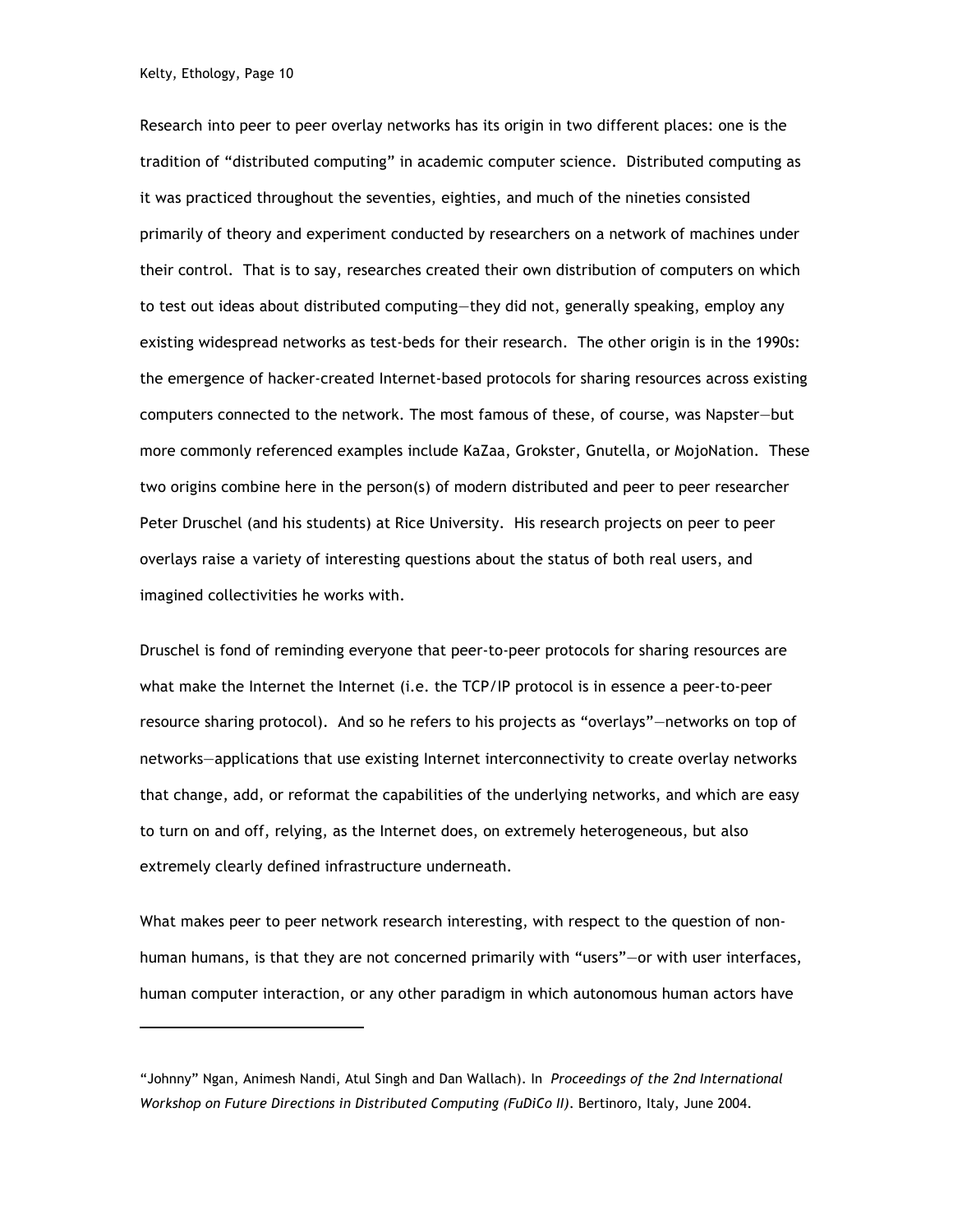their way with semi-autonomous, bounded machines at their disposal (or vice versa). Rather, they are concerned with the system—they sometimes say "society" or "community"—of what they alternately refer to as nodes, peers, autonomous parties, pre-existing trust relationships, adversaries, conspiracies, participating organizations, pseudonyms, attackers, neighbors, instances, or participants.

In our research project, I spoke to Peter, along with his graduate students and mine, about the kinds of non-humans they employ. It quickly became clear that what Peter's group was attempting to study were human behaviors, but in the absence of humans. This recognition took considerable work to make: we expected to discuss the relationship of real flesh and blood users to the theories of self-organization and algorithmic design they employed. After all, we entered as *anthropologists* expecting and expected to be experts on *humans.* And indeed, Peter and his students used words like "user", "participant", "agent" and often used the pronouns "you" and "I" when discussing their work. However, what they were discussing were not flesh-and-blood users, and not artificial intelligences that stand in for them, but "peers" and "nodes"—by which they implied some kind of non-metaphorical representativity they were not models exactly, but nor were they intended to be interchangeable with a human user. They were non-human humans. Our recognition of this kind of lateral abstraction took weeks to arrive. We continued to query them, asking questions such as: but what if a person does this or a person does that, or how do you think about the dynamics and meaning of people sharing this space on the internet? They continued to answer by saying that "nodes are selfish" or "peers might be involved in complicated double dealing" without every quite answering our questions. They were talking about different *things* than we were—different humans.

It's not that they wouldn't prefer to use humans—only that they have chosen to, so to speak, simulate the experiment using non-human humans, for the time being, instead of performing it on the more familiar flesh-and-blood participants as researchers might in, say, a clinical trial:

> "We'd love to have a large deployed user base, because that would allow us to actually derive data. Many of those questions we just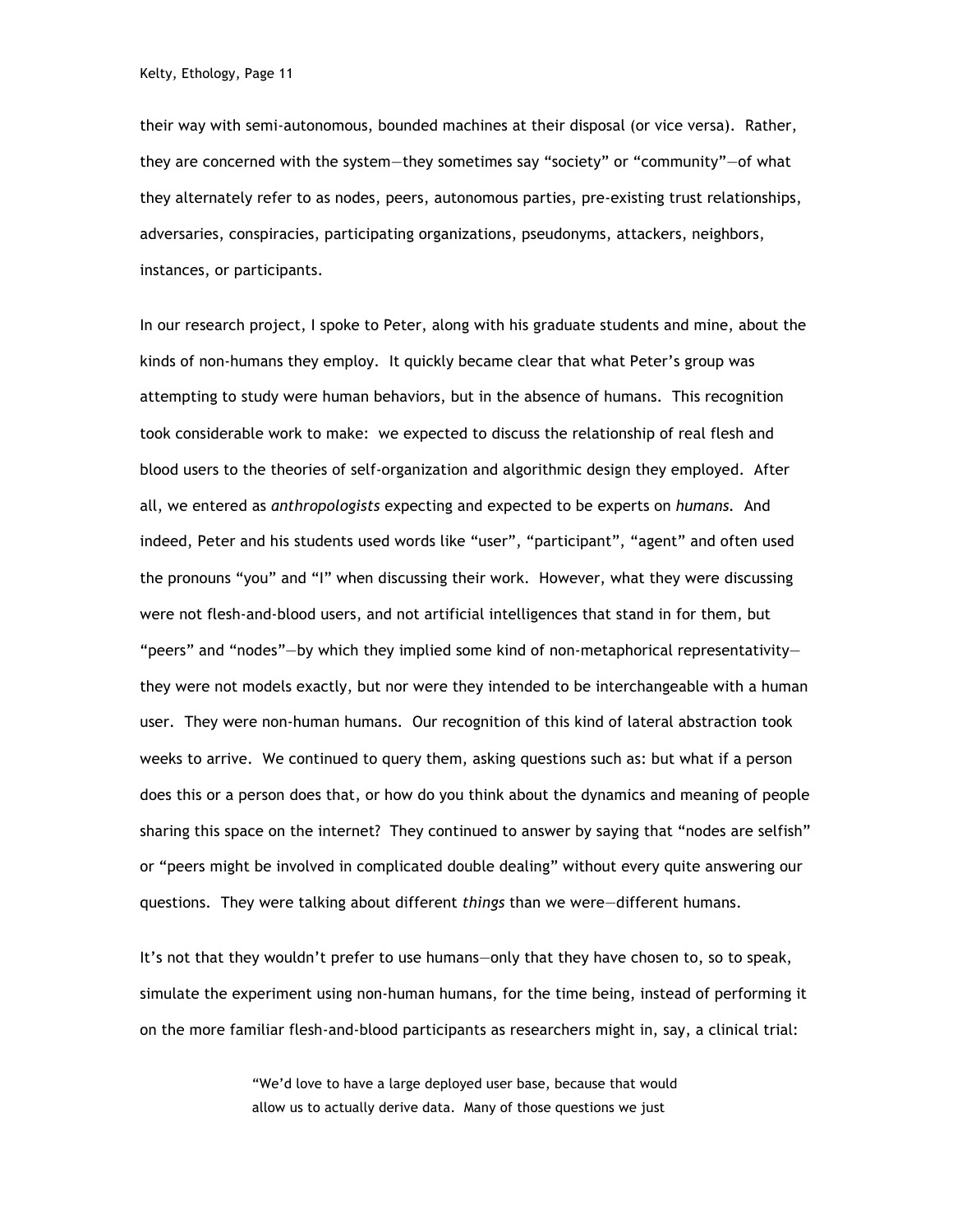merely speculate right now. In the absence of that data... we ask questions of how do you make this secure, how scalable is it? We can sort of touch on these questions via simulation…"

But the prospect of actually deploying the system—creating a real application that flesh-andblood humans use to share real digital objects—creates a kind of conundrum: if it is so deployed is it any longer an experiment?

> What would it take to get a large user base? On the one hand, you sort of have to provide, obviously the support to make this available and usable to a large community of naïve users, which is one side; the other thing is that you would have find an application that would attract that many people, and then of course the obvious thing is you get into file-sharing, but then you get into these legal issues and then you'd really get phone calls from Rice Lawyers.

According to Peter, at least one of his "competitors, or fellow researchers" has gone this route—raising a host of ethical and legal questions about experimentation: not the least of which is "is this experimentation on humans or not?" But this question of "real" experimentation aside, the field of peer-to-peer research proceeds quite successfully without flesh-and-blood users precisely because so many of the assumptions about what a distributed computing environment looks like have changed. As Peter says:

> "We have to really rethink a lot of the concepts in distributed systems that actually existed a long time before. Because nothing seems to quite fit here, which makes it exciting of course."

Peer to peer research is surprising—and exciting—to CS researchers because of this changed milieu: whereas previous generations of researchers worked on systems that "always assumed that there were preexisting trust relationships," ordered in a hierarchy, designed on a drawing board and implemented by contractors, peer to peer researchers are confronted with a "live" system: the Internet. In the case where the Internet replaces the conventional distributed system, networks and computation appear to grow "organically" or "spontaneously"—in short they start to look like markets and societies (or more commonly, following a socio-biological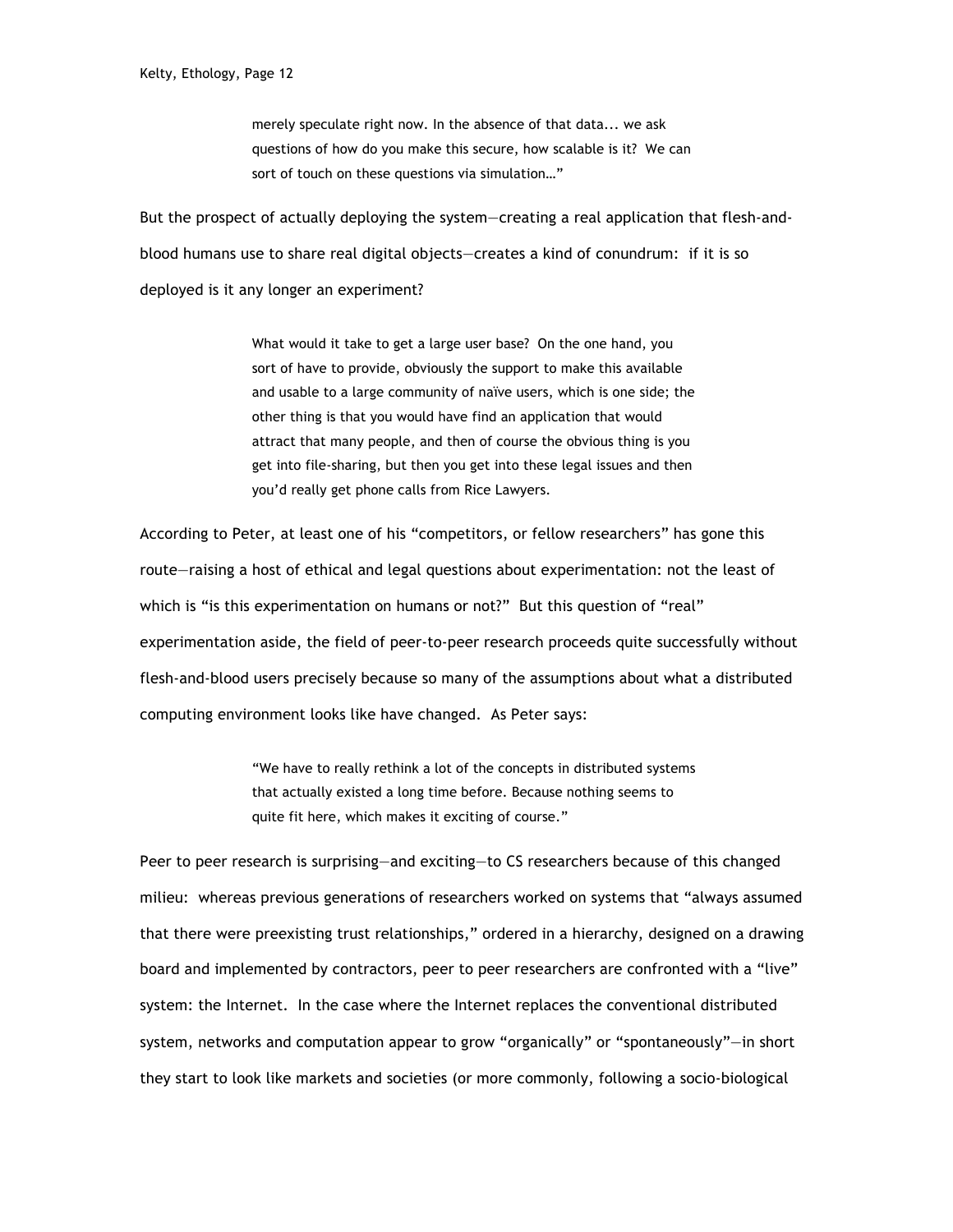penchant held by Peter and his students, like ant or termite colonies, zebra stripe formation or slime mold). The pullulate and coalesce, they light up like crystal arrays or disappear catastrophically.

But as he also suggests, in the absence of an actual peer to peer system-experiment, CS researchers are constrained to imagine what "social" or "economic" behavior (though they only uneasily use these terms) looks like in more conceptually abstract ways. They invent mechanisms for constraining it, and design systems around these imaginations. They make assumptions about human behavior, largely conjured out of conventional wisdom and common sense.

Now, there are two ways one could view this activity. The first is the way Peter and his group see it: (non-human) humans have behaviors, evolved and stable, around which mechanisms can be designed and tested in order to study outcomes. Questions like: how do you decrease the number of free-loaders in a society, or how do you incent humans to share extra resources rather than hoarding them? The provisional research on these questions is conducted through the creation of software that makes use of the real Internet, but is essentially a simulation of use of the internet—not a "real use" such as Napster. On this view, human behaviors are simple sets of rules—it is the resulting complexity and emergence of a spontaneous or organic system which the researchers are interested in understanding and eventually describing in mathematical detail.

The second way of understanding this activity follows Callon: designing mechanisms is a way of formatting the behavior (calculative or otherwise) of agents in a system. On this view behaviors are reflexive and strategic, not ingrained and evolved. The "spontaneous emergence" or the evolved complexity of a system is not a *result* of simple rules that govern human behvior, but a difficult, contested outcome of a design that constrains and formats behaviors in the name of producing this emergence. The difference lies in the fact that what emerges may not be at all the same as what mechanism designers *intend* to emerge. The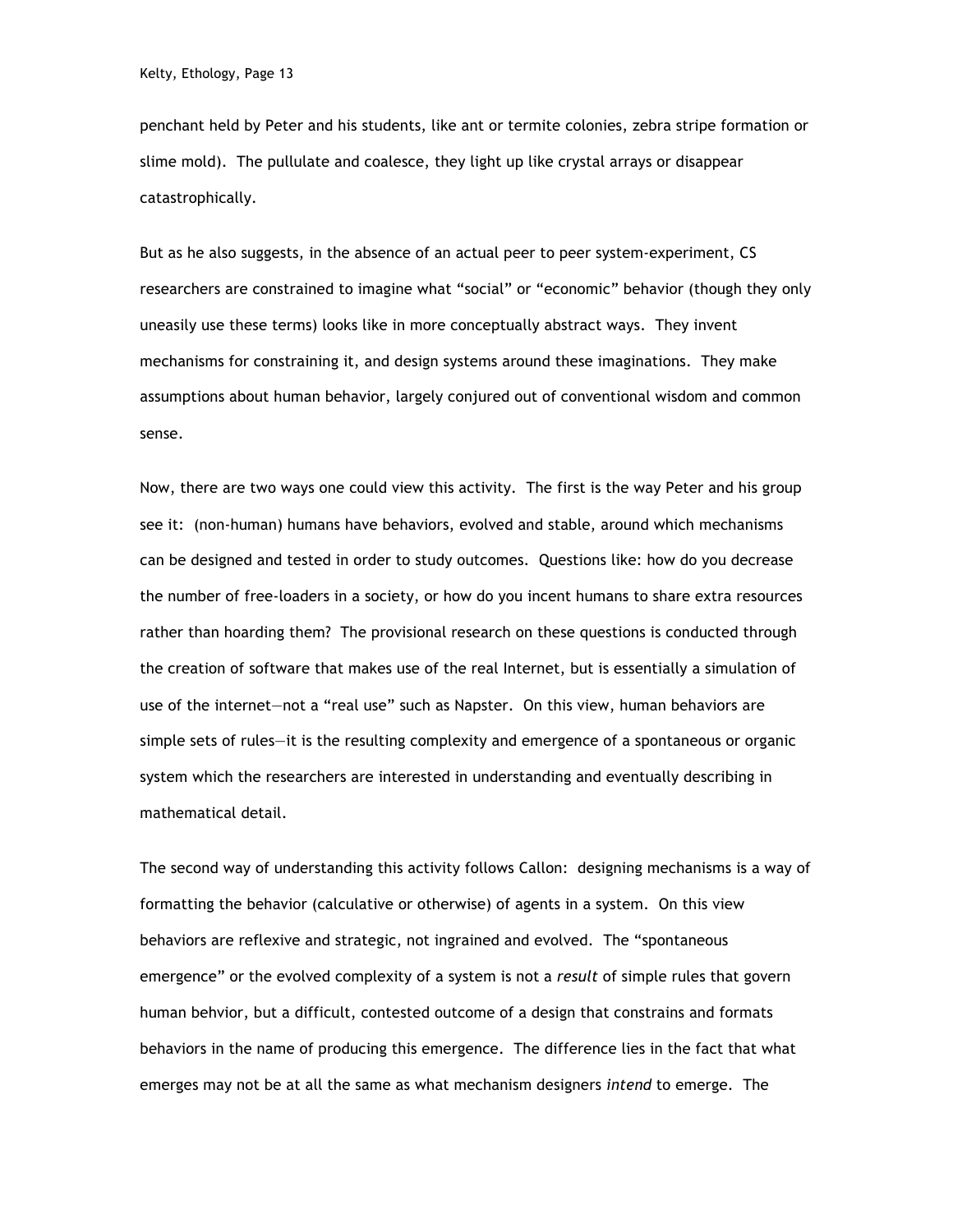question of intention shifts from the agents in the system, to the designers of mechanisms. The outcome—whether goals or met or society and humans are transformed—appears to hang on your view of the nature of human behavior. And yet no humans are yet involved.

One might expect, then, that the CS researchers imaginations of these non-human humans are incredibly impoverished. Indeed, this is usually the critique leveled by humanists and anthropologists—that humans are wilier and less predictable than these models assume. While this may be true—since models and mechanisms are by their very nature meant to be simplifications, it doesn't seem to mesh with the manifest creativity of CS researchers. Indeed, of all the subfields of Computer Science, security research is perhaps the most "socially" imaginative of them—even as it remains one of the most mathematical and abstract. The very activity of imagining the "threat model" necessary in order to make an assessment of the security of some system involves imagining (and assuming) all manner of social and personal values: safety, privacy, legality, morality, fiscal security, confidentiality, anonymity, pseudonymity, identity, authentication etc.

In the case of peer to peer research, these security concerns all focus on the central nonhuman human: the node. In peer to peer research nodes can be altruistic, obedient, faulty, rational, irrational, corrupt, self-interested, strategizing, trustworthy, relevant, computationally limited, and malicious. They make excuses, they pick on the new guy, they fudge the books, they manufacture evidence, they kill auditors, they deceive as groups, they have local honesty and collusion, they elude detection and perhaps most interestingly, they are reincarnated—which is also known as repeated elusion.<sup>12</sup> Research papers in this field are filled with strangely anthropomorphic statements, such as:

We show how requiring nodes to publish auditable records of their

<sup>&</sup>lt;sup>12</sup> Seth James Nielson, Scott A. Crosby, and Dan S. Wallach, A Taxonomy of Rational Attacks, Fourth International Workshop on Peer-to-Peer Systems (IPTPS '05) (Ithaca, New York), February 2005.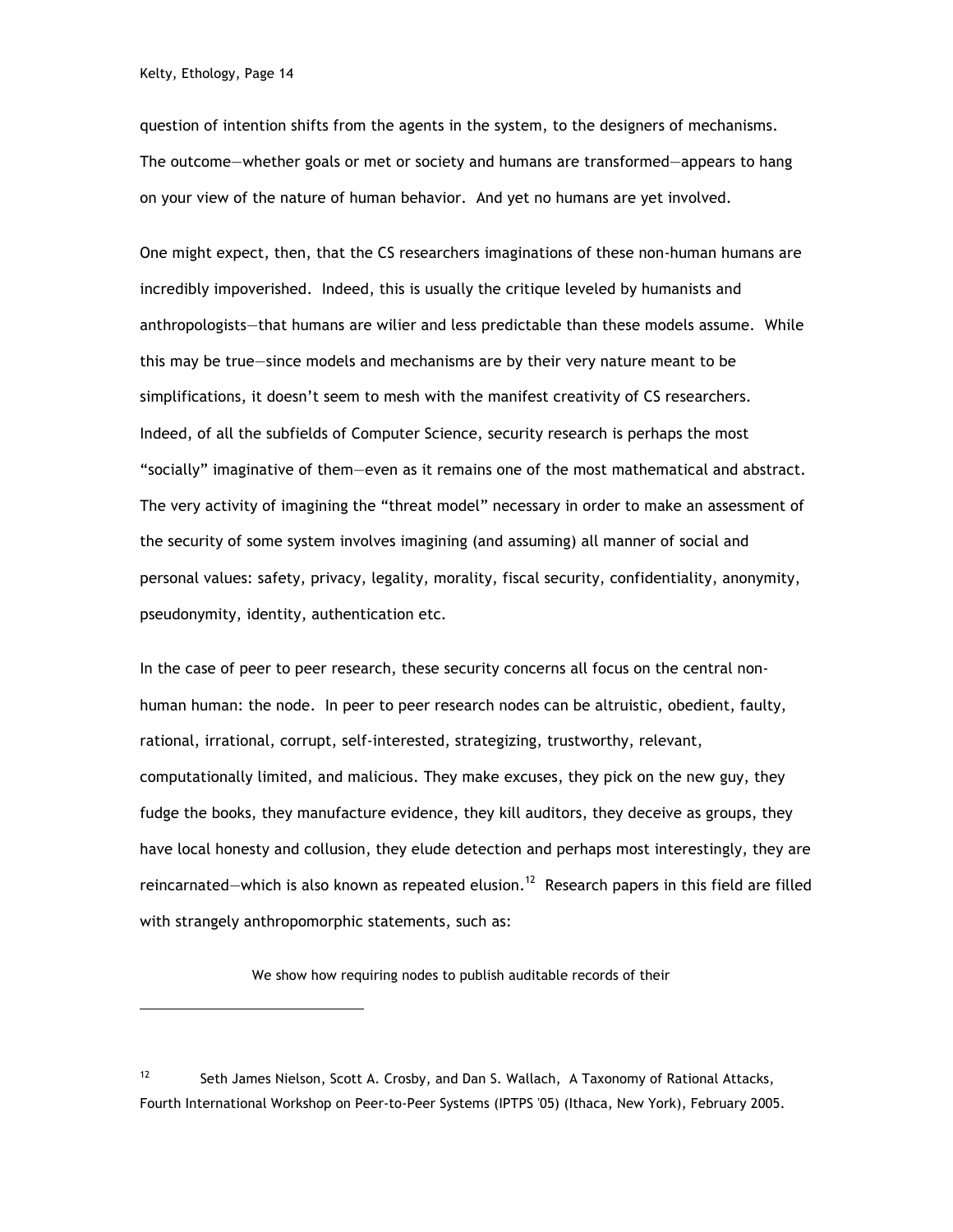usage can give nodes economic incentives to report their usage truthfully.<sup>13</sup>

And they cite sources that range from Game Theory textbooks, to the Enron Ethics Manual. Quite opposite the recognized dismality of formal economics and political science in these areas, CS seems to have imported some of its characteristic humor, self-mockery and cleverness. Their non-human humans don't take themselves quite as seriously as the nonhuman humans in economics. They tend to be carnival-goers and comedy-troupes, not Prisoners and thieves and narcs embroiled in dilemmas.

CS and social science come together explicitly in the very new field of Distributed Algorithmic Mechanism Design (DAMD). The research in this field combines the research on economic actors—actors presumed to choose according to utility functions, and within constraints set up by markets, states or organizations—and algorithmic processes. The "distributed" in DAMD refers to the attempt to calculate theses choices and processes across a very large set of independent machines or software—rather than having any central authority compute each agent's choice and the outcome of the algorithm.<sup>14</sup> The combination is exciting to CS

<sup>13</sup> Tsuen-Wan "Johnny" Ngan, Dan S. Wallach, and Peter Druschel, Enforcing Fair Sharing of Peerto-Peer Resources, 2nd International Workshop on Peer-to-Peer Systems (IPTPS '03) (Berkeley, California), February 2003.

 $14$  A colloquial way to understand this distinction is through the difference between firstgeneartion Napster and secong generation peer-to-peer protocols like Gnutella or KaZaa. Napster worked by keeping a very large database, at one or two central locations, administered by the Napster corporation, which millions of users could connect to. They didn't house the MP3s themselves, but they did keep records of who had what and how to connect and download it. Second generation protocols dispensed entirely with the central accounting, and instead provide only the service of massing search requests from computer to computer. If an invidivual computer receives a search request it can fill, it would then connect the two. Other p2p systems take this a step further by chopping up the files themselves and distributing the chunks to millions of computers—so that no individual computer possesses the entire file until which time they make a request for it, and the software helps them find the various pieces on various computers and put it together for them.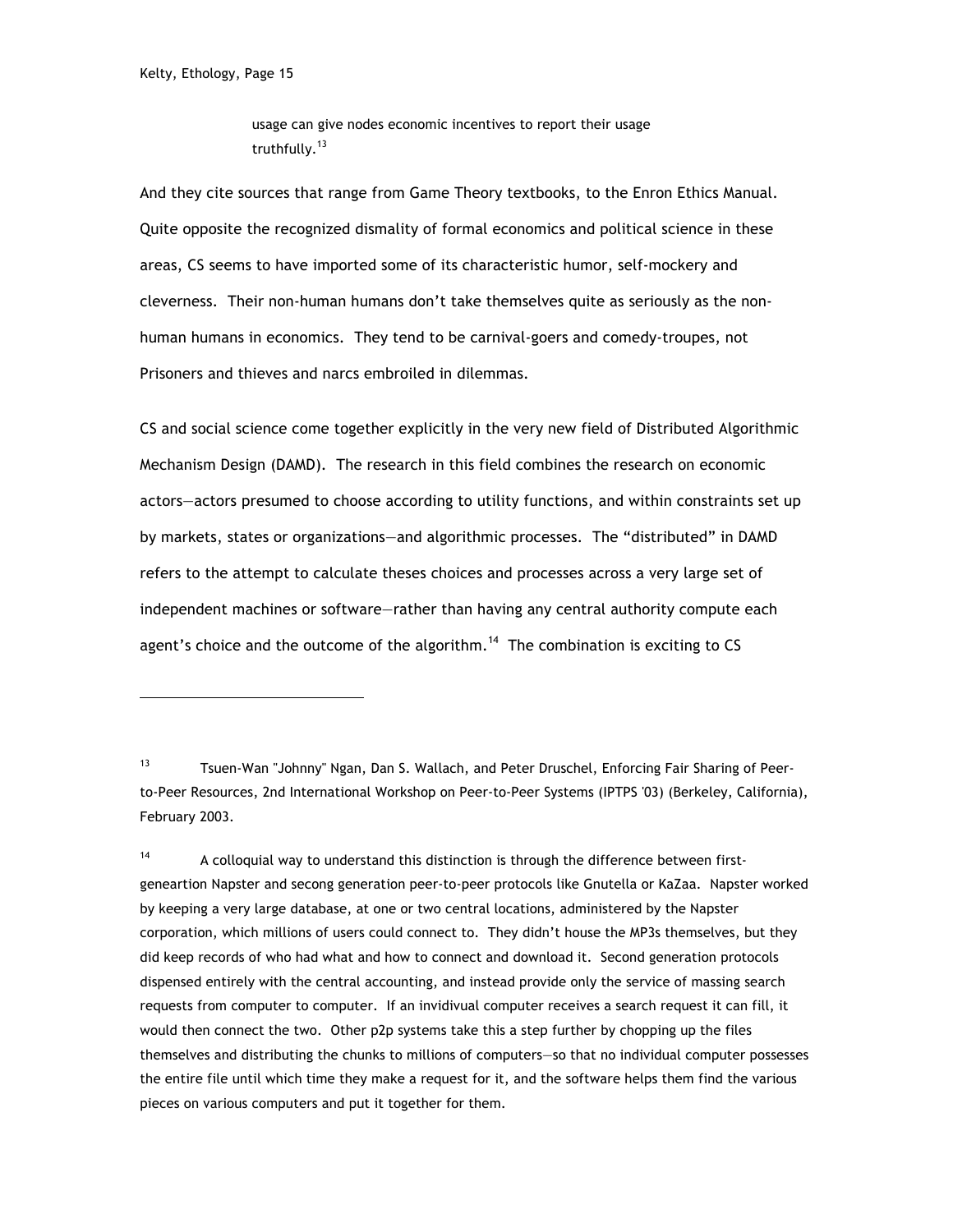researchers primarily because it opens up a new field of questions about computational tractability, for which there are a well-developed set of mathematical and logical tools, and a robust general interest in the discipline. But there are also a host of issues that are not part of this core formal concern. Researchers are fascinated by the challenge of creating mechanisms that achieve a desired goal when used by thousands or even millions of users; the conventional problems of computer security get a new lease on life: problems of authenticity, anonymity, authentication, pseudonymity are renewed in the milieu of the Internet; issues of privacy management, censorship and anti-censorship pique researchers' interests.

All this explains why the "mechanism design" in DAMD is not just about creating software—but about organizing the action and behavior of non-human humans at large. DAMD mechanisms might attempt to achieve the obedience of nodes through coercion "out of band" (i.e. by "friends", corporations, academic institutions, or government agencies) or strictly within the network. There are both genuine and artificial incentives—there is the threat of loss (of property, of identity and of participation) and there are invented mechanisms of measuring credit and debt, such as the mandatory publishing of auditable data about a node's actions. DAMD research regularly refers to freeloaders, leeches, free-riders, and the tragedies of various commons. Reputations are soiled or enhanced. The truth is forced out. All of these mechanisms mix up the characteristics of nodes and humans, even as researchers see no such confusion.

Most often, these mechanisms are based implicitly or explicitly on the standard social science *personae*: *homo economicus*, the prisoners of game theory, the decision makers of operations research and decision theory, or the rational chooser of political science. Some work explicitly references literature in social science (e.g. "incentives-compatible mechanisms" or "the evolution of cooperation"), but to date the range of these references are quite thin (Robert Axelrod's work on cooperation is a frequent reference, as is Garett Hardin's "Tragedy of the commons"; naturally work in information economics, such as Kenneth Arrow's work or Robert Aumann's are referenced, as well as contemporary work by J. Tirole). Most such mechanism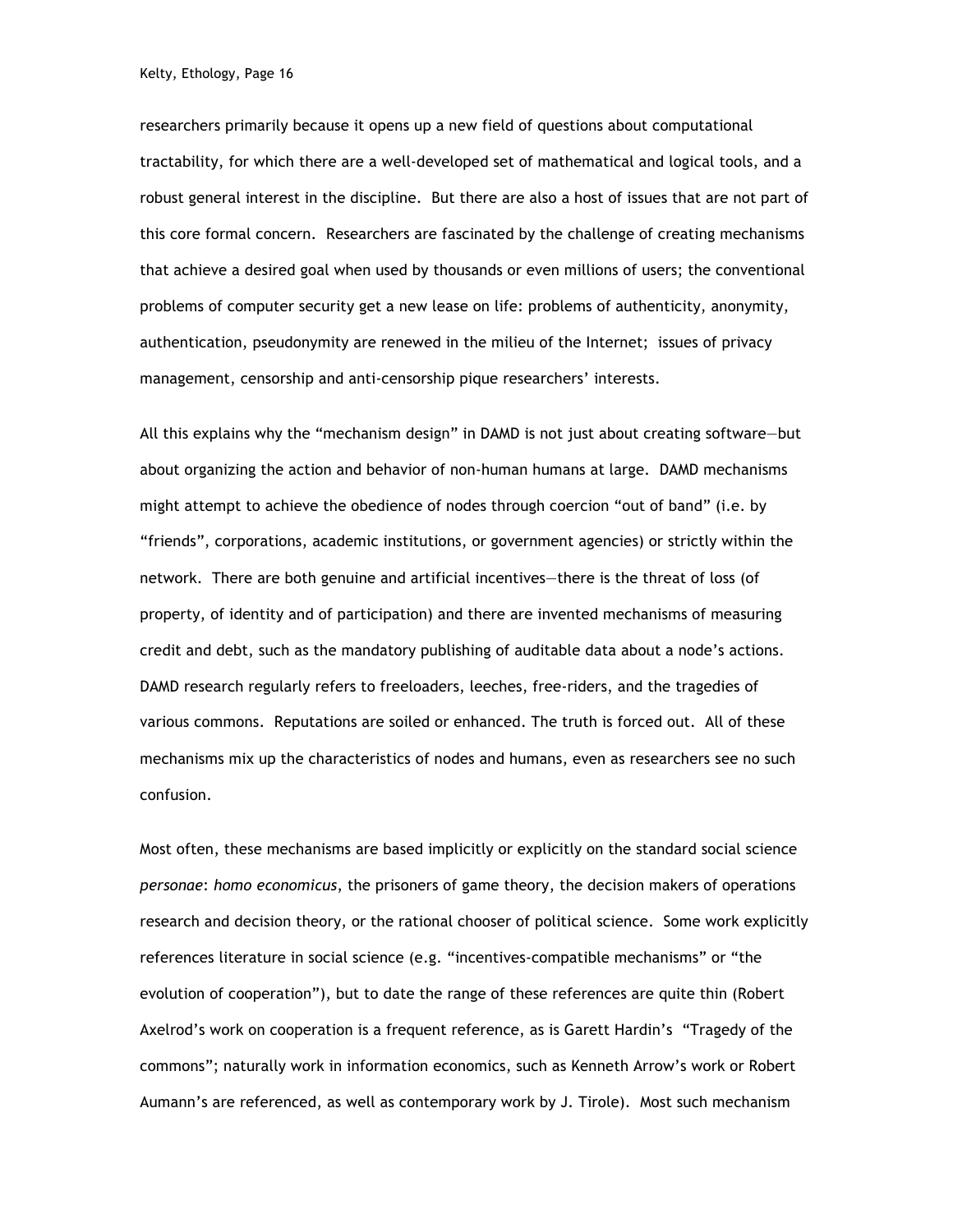designs employ conventional wisdom, or common sense notions of rationality and self-interest. In all cases of the research, however, the non-human humans play a central role.

Schneidman and Parkes (2003) for instance, suggest that existing peer to peer network research assumes "that users will follow prescribed protocols without deviation."<sup>15</sup> This is an assumption that, as they put it, "ignores the user's ability to modify the behavior of an algorithm for self-interested reasons." The "users" are not humans, but non-human humans: nodes, peers, rational "agents" in the sense in which the insurance literature uses that term: not the principal but the agent who acts on his or her or its behalf. Schneidman and Parkes propose thinking of these agents as possessing utility (i.e. having ranked preferences for possible outcomes) and acting "rationally" (defined as pursuing self-interest, that is, making choices that maximize utility), and they use notions like "bounded rationality" and terminology from the economics of auctions. They reference work in game theory—but suggest that for computer scientists, "mechanism design can be thought of as *inverse* game theory—where game theory reasons about how agents will play a game, MD reasons about how to design games that produce desired outcomes."(2)

These non-human humans are not flesh and blood actors—they might also be called non-human agents, since they are complexes that exhibit choice and agency, rational or irrational (indeed, increasingly complex), but they are nonetheless intended to represent *humans*—i.e. they are not often understood as autonomous objects that are the subjects of research, and not as artificial intelligences for instance. There is a lurking humanism here—even though these researchers go about inventing a teeming city of conceptual personae—of non-human agents that can do, be done to, and respond in all kinds of ways, they are not intended to be only

<sup>15</sup> J. Shneidman and D. C. Parkes. Rationality and Self-Interest in Peer to Peer Networks. In Proc. 2nd Int. Workshop on Peer-to-Peer Systems (IPTPS'03), 2003. http://citeseer.ist.psu.edu/shneidman03rationality.html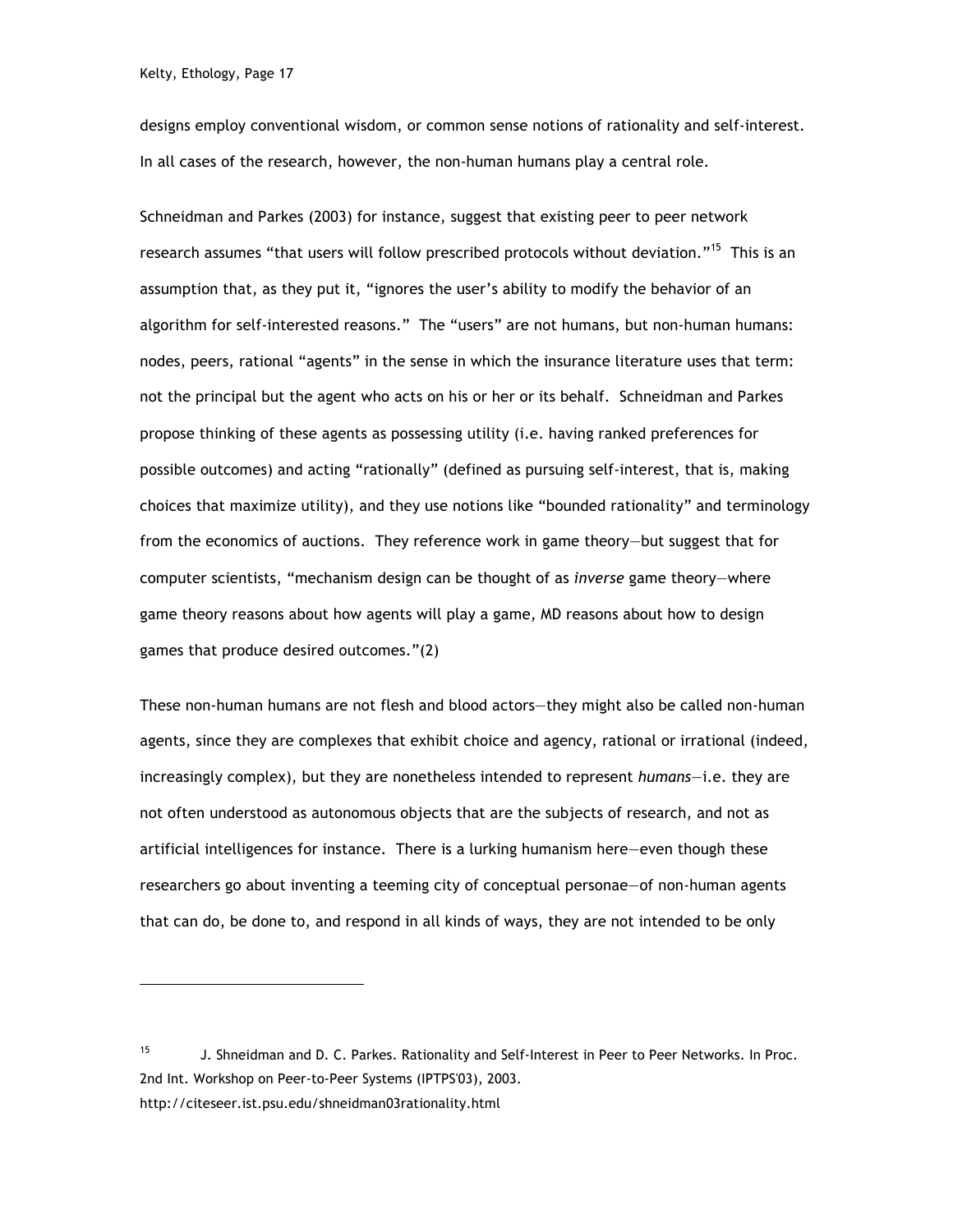agents, but in some ways to *speak for* humans. Here the humans become actants, while the conceptual personae become actors.

#### **Hackers as peers**

All this might be dismissed as so much, as the phrase goes, intellectual masturbation. Theories upon theories about the behavior of humans that have little effect upon the real world. Indeed, in the case of mechanism design in economics this might largely be true; up to the point where mechanisms become policy, the conceptual personae of economic and political science theorizing are harmless claims waiting to be borne out or tested by (or formatted by, *pace* Callon) real policies and institutions. In a related set of interviews with Moshe Vardi, a CS researcher whose work includes software verification and "reasoning about knowledge," he raises this question apropos of his own research in CS:

> This stuff has application to philosophy, to computer science, but also to economics. Because if you think about what economics is, it's about what happens when you have systems with lots of agents and they trade and they do things together. It's all about multi-agent systems. And we had meetings to bring all these things together, which were fascinating meetings. I remember sitting with a wellknown economist from Yale and I said: "but this doesn't really describe people. Don't you see this as a problem." And he says: "Don't *you* see this as a problem?" I said: "I deal with computers, I deal with artificial reality." [Laughter]. I don't have to think about epistemology, it's just a way of talking about it.

**CK:** But you're suggesting that [these research areas in multi-agent systems] won't work for humans but that it *will* work for wires. You say at the beginning of your book…

**MV:** It will work in the sense that it gives me a way to design systems. Ok? So, if I think that my agents should have some properties that they may not be aware of, some of the possibilities, then I can build it into my theory--but it's in an artificial world, it's a make believe world.

The "make-believe" world is the world of non-humans: the world so many CS researchers take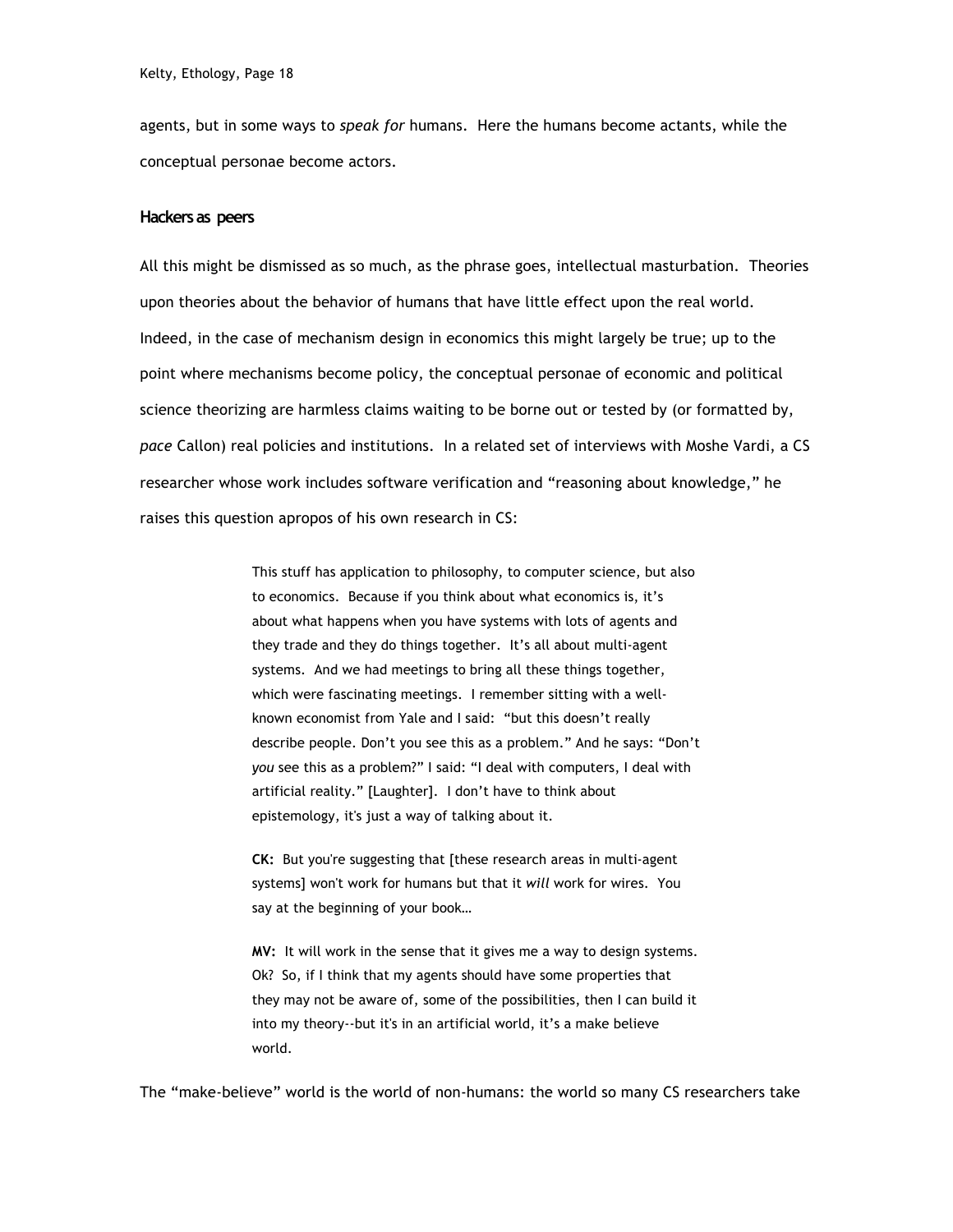incredibly seriously because it allows them to be creative in design, to ask questions in ways that startle and often bemuse outsiders: wires that have properties they are not aware of and agents in a computer chip that bargain with each other etc. But Vardi suggests that this is make-believe, an "artificial world" with no implications for real people. Such a view *might* be true for the lofty theoretical work of logicians like Vardi and Economists from Yale, but it is less true, or less "make-believe" for experimentalists like Peter Druschel. Indeed, the very impetus for modern DAMD research is not the design of artificial systems, but the surprising existence of very real hacker-created peer to peer networks that really do involve the actions, property and money of flesh and blood humans. For CS researchers these real p2p systems are both inspiration for research and potentially real experiments generating real data about computation and exchange on the Internet. The fact that Druschel's experiments simulate users is only a choice he makes to protect himself from liability—but it has not stopped these researchers from forging connections with, and attempting to collaborate with the hackers building the "live" p2p systems in order to answer the questions they cannot.

But hackers have different problems: *they have users*.

**PD:** [Collaborating with hackers has] actually been somewhat difficult. I can't say that there has been a lot constructive collaboration and it is partly because these folks are a sort of specialbreed of mostly self taught programmers or computer scientists, who don't really appreciate actually what we are trying to do, or further our fundamental understanding of how these things work. They're focused on making their systems work today without necessarily having the desire to understand fundamentally why it works or what it means for the future, how it extends. I think they may be driven by a desire to do something that has an impact in their world.

Hackers' goals are often much more prosaic—they need flesh and blood humans to use their software, and the software needs to be only as good as it needs to be to meet this requirement. For Druschel, there are right and wrong ways to design peer to peer systems that are related to the standard CS criteria of security, robustness, efficiency, and computational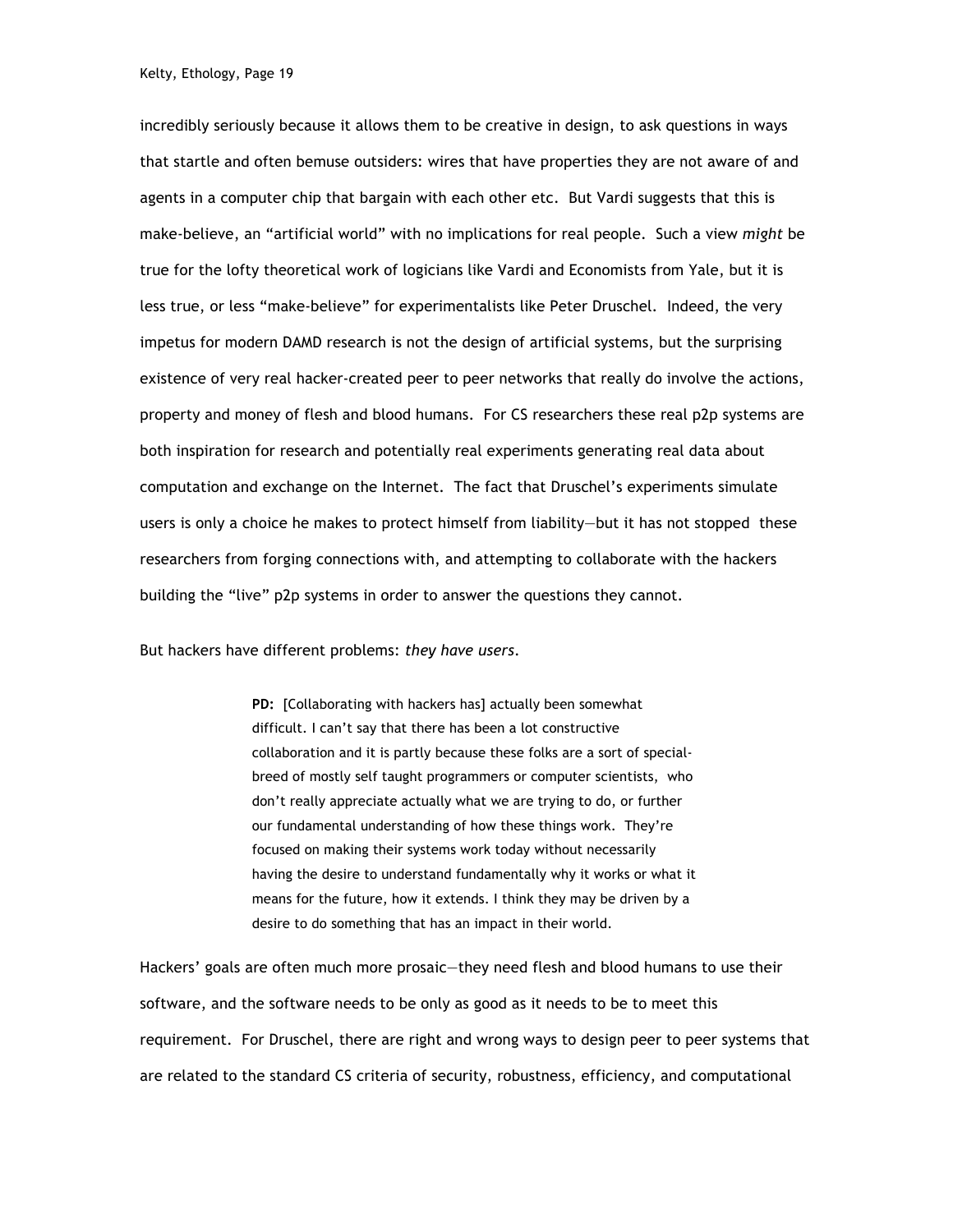tractability; but for hackers these demands are secondary to their own needs: "making an impact" or making money, or being the first on the block—a whole other set of criteria that make hacking a valued activity.<sup>16</sup> Nonetheless, there are still exchanges between CS researchers and hackers:

> [But] there are some interesting exchanges; these folks, for instance, have data derived from the actual operation of large systems that we don't have and we would love to have those things because it helps us to design our systems better. We also have a lot of technology that we could give to them. And there has been some success in them adopting things, but by and large, it hasn't been as successful as one might think.

Druschel implies that the exchange would consist of technology for data. The exchange of getting real data about the experience of these systems in a real world setting for technology that makes the systems "better"—or at least that makes them more robust, more secure, more fault-tolerant, and more efficient, and more computationally tractable, the things which computer scientists care about. Indeed, the potential exchanges might even be the more or less surreptitious implementation of systems that CS researchers are interested in testing in exchange for the data that is acquired in the large-scale deployment of these systems.

But the independence of the hacker gets in the way for reasons all too familiar to science studies:

> PD: It is partly also interesting that these guys are very independent, in those few cases where they have picked up technology from our research community, they have used them in the form of reimplementing their own software using some ideas we had demonstrated, rather than actually using the software that came out of a research project. So, that also sort of gives you a certain level of

<sup>16</sup> cf. E. Gabriella Coleman, *The Social Construction of Productive Freedom*, PhD. Thesis, University of Chicago, 2005.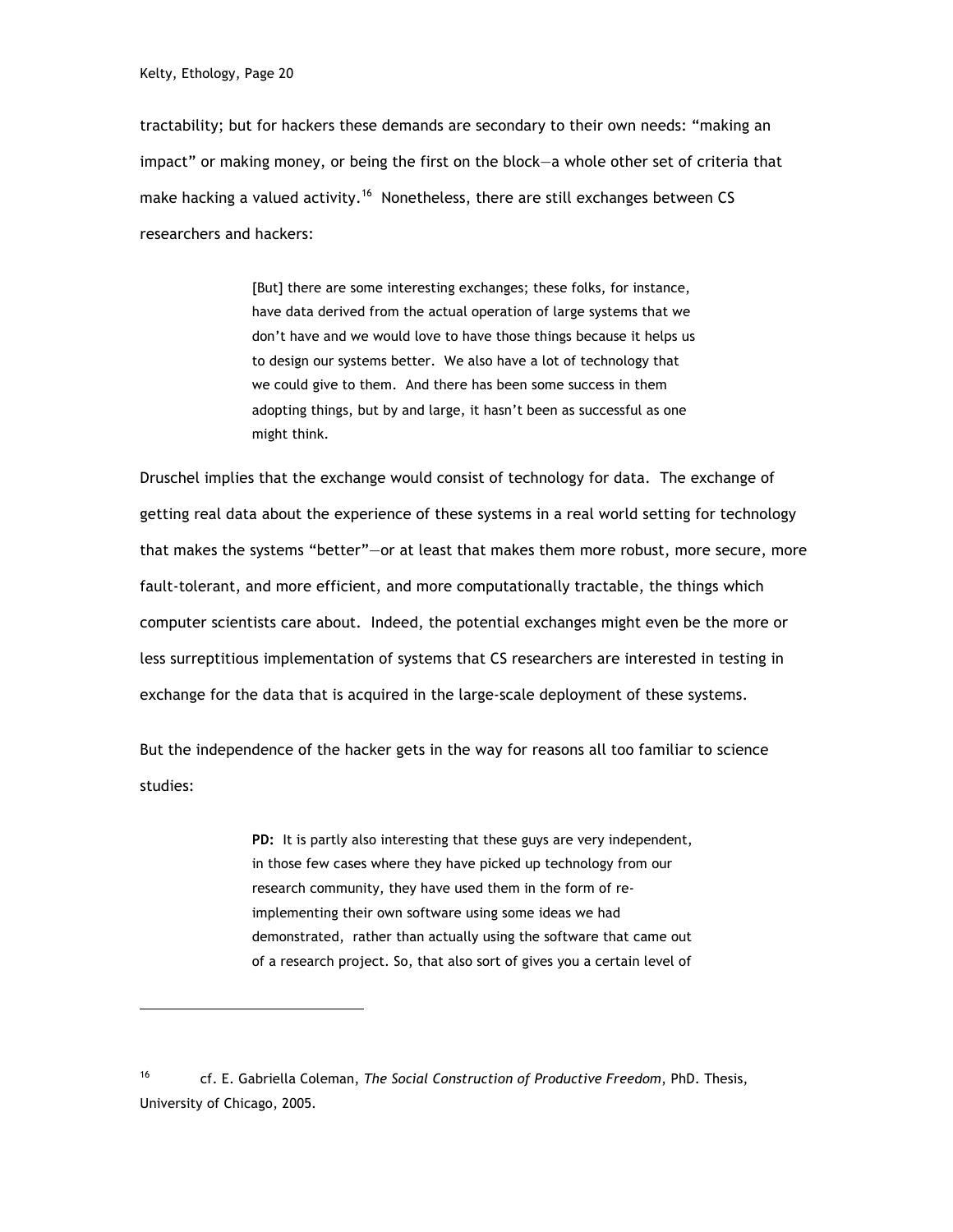uplift of course, [but] in general they don't give credit very well. So it is actually not easy for the public to track where these ideas came from.

**CK:** They talk an awful lot about credit and reputation. I guess it is not surprising that they don't do a very good job of actually crediting…

**PD:** I think it is partly because they are not aware, they don't think like we do in terms of intellectual property. They don't publish anything, they don't write papers. You've got to look [directly] at their software. In fact you can't even get them to read papers [laughter].

Hackers are content to forgo the institutional milieu of science; though they might like the idea of being credited by (or hired by) academics, only rarely have they been indoctrinated with the ethical and normative rules of scientific production. By the same token, Druschel and his group can't understand the kinds of motivations and rewards that hackers value. The lack of inclusion in the system of citation and publishing means that hackers neither give credit nor get it for their creation of p2p systems. And yet, amongst hackers, the names of those hackers identified with being first, or with creating the most successful programs are well known.<sup>17</sup> Their activities are constrained by different demands.

The point of this interesting interchange is that it stands in for the very questions of motivation, incentive and rationality that supposedly determine the behaviors of the nonhuman humans populating the Internet-based peer to peer networks. Are Hackers nodes? Do they act selfishly? Should we be able to design a mechanism (re-design the institutional relation between science and entrepreneurialism) that achieves the outcomes of steady cooperation? What does Hacker want?

<sup>&</sup>lt;sup>17</sup> The creator of Napster, Shawn Fanning; the creater of FreeNet, Ian Curtis; and especially Bram Cohen, creator of BitTorrent are often much more well known (amongst both hackers and scientists) than the scientists are amongst hackers. Indeed, Druschel's group at one point sought to hire Cohen.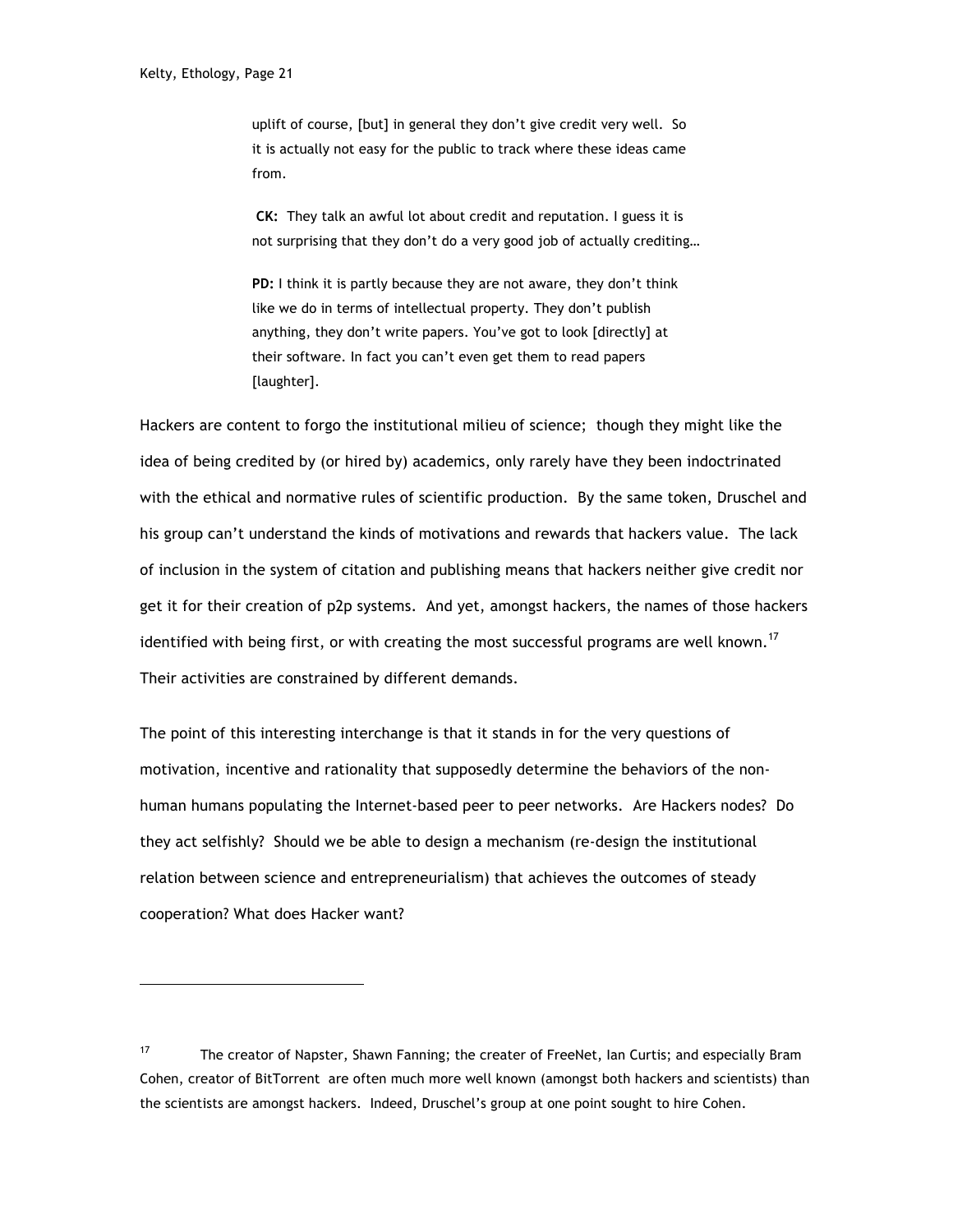Such questions are not just metaphorical: the hacker is in fact a paradigmatic non-human human around which the activities of security, control, confidentiality, anonymity and robustness are designed, formatted and implemented. The fact that "real" hackers are often the best source of insight on what non-human hackers do is not surprising. In the next section, the case of electronic voting machines brings together two non-human humans: Hacker and Voter.

#### **Code the Vote, Hack the Vote**

The widespread adoption in live election use of electronic touch-screen voting machines (EVMs) in the United States followed the contested 2000 election, and the contentious Supreme Court decision in *Bush v. Gore.* Their implementation and use are widely perceived as a constructive response that corrects the failures of previous faulty machinery and methods (such as the now infamous "butterfly ballot"). EVM manufacturers (the most famous, or infamous of which is Diebold) were given a tremendous boost by the "Help America Vote Act" which required local election officials to upgrade their equipment and to purchase, where possible, electronic voting machines.

Not everyone agreed with the premise that computerizing the vote would eliminate any more problems than it would create. Stanford Computer Science researcher David Dill, for instance, was instrumental in organizing security researchers into a kind of activist movement that called for something Computer Science professors might never be expected to demand: more paper and less computerization. The movement has been remarkably successful in agitating for what they call a Voter Verifiable Paper (or Audit) Trail (VVPT/VVAT). The idea being that the idea of holding a "recount" given only EVMs was absurd precisely because they are so accurate—they would simply return the same number, regardless of whether that number was ill-gotten. Paper audit trails, the group argued, could be used to independently verify both the Voter's choices at the Ballot box, and be used in case of a recount to independently verify the totals.

Dan Wallach, another Computer Science professor at Rice, was instrumental in investigating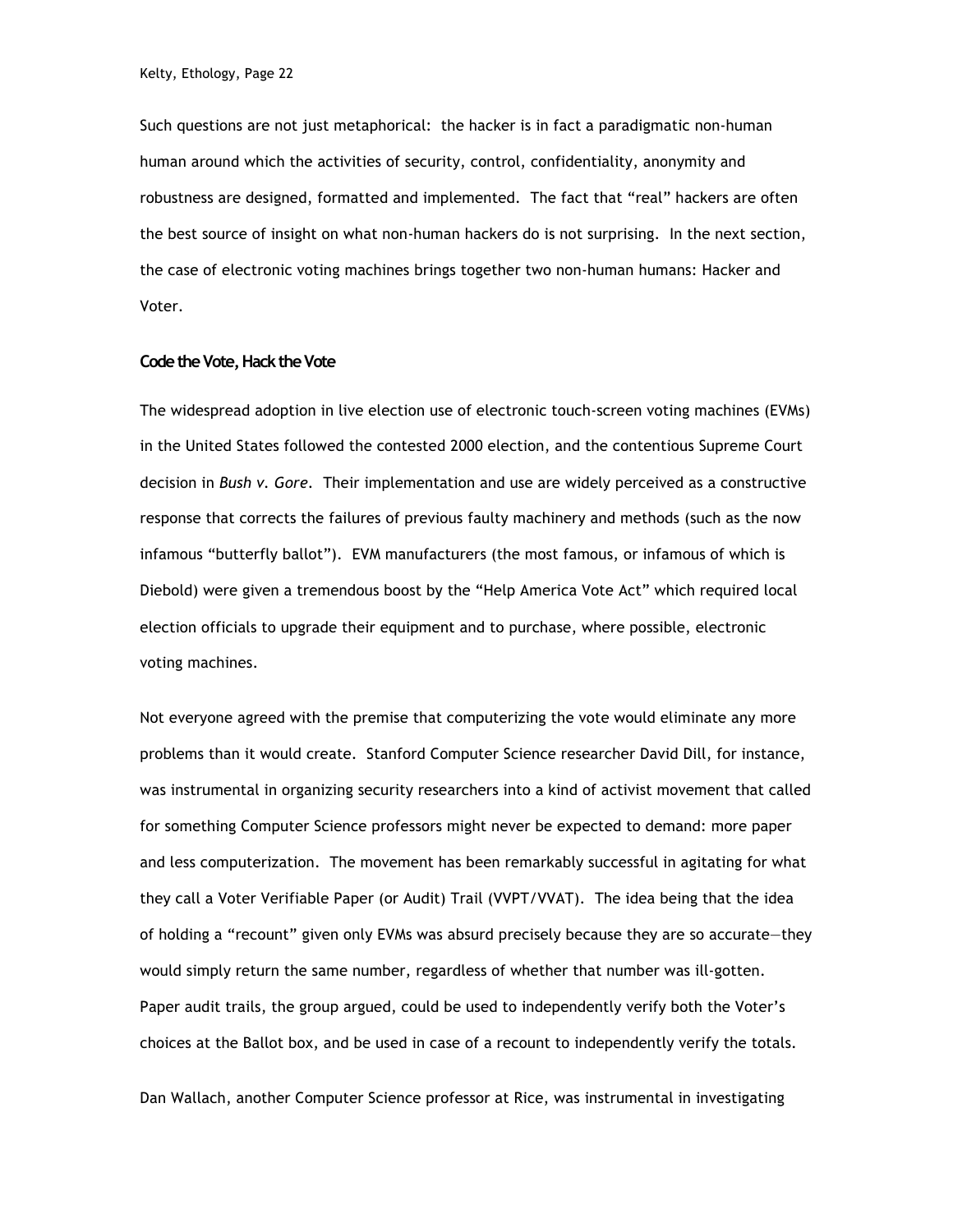the security characteristics of voting machines. Dan sees himself very clearly as an advocate for flesh and blood voters generally, a CS professor who speaks on behalf of a fair voting system, but not on behalf or any particular voter or party.

But whereas the section above, on peer to peer networks, stressed the invention of non-human humans, and the investigation of mechanisms to control them, Wallach's work might better be understood as involving non-object objects, or non-machine machines. In a very widely cited paper, "Analysis of an Electronic Voting machine", Wallach and collaborators attempt to show how a Diebold AccuVote TS Voting Machine could be compromised. Their trick, however, was to do this without any actual "flesh and blood" Diebold AccuVote TS Voting Machine.

Wallach et.al analyzed source code that they presume is at work in these machines—source code which they "found" on the internet:

> the CVS source code repository for Diebold's AccuVote-TS DRE voting system recently appeared on the Internet. This appearance, announced by Bev Harris and discussed in her book, *Black Box Voting*  [14], gives us a unique opportunity to analyze a widely used, paperless DRE system and evaluate the manufacturer's security claims. (4)

The discovery of the code and its analysis took place in a legally nebulous space: a repository of code publicly accessible on the Internet (though presumably intended to be kept "secret" by the corporation) analyzed as a proxy for existing machines that Diebold refused to give to the researchers unless they signed a strict Non-Disclosure Agreement that would effectively prevent them from publishing any security flaws they discovered.

The case of this research inverts the example of peer to peer research. Whereas Druschel might desire to "actually implement" a p2p system in order to derive experimental results from the systems he designs, and that people use, Wallach's example takes a technology that *has already been actually implemented,* and creates a simulation that can be tested only with respect to imagined machines. Both cases risk falling afoul of the law—the former by creating a file-sharing network that facilitates copyright infringement but that would test actual flaws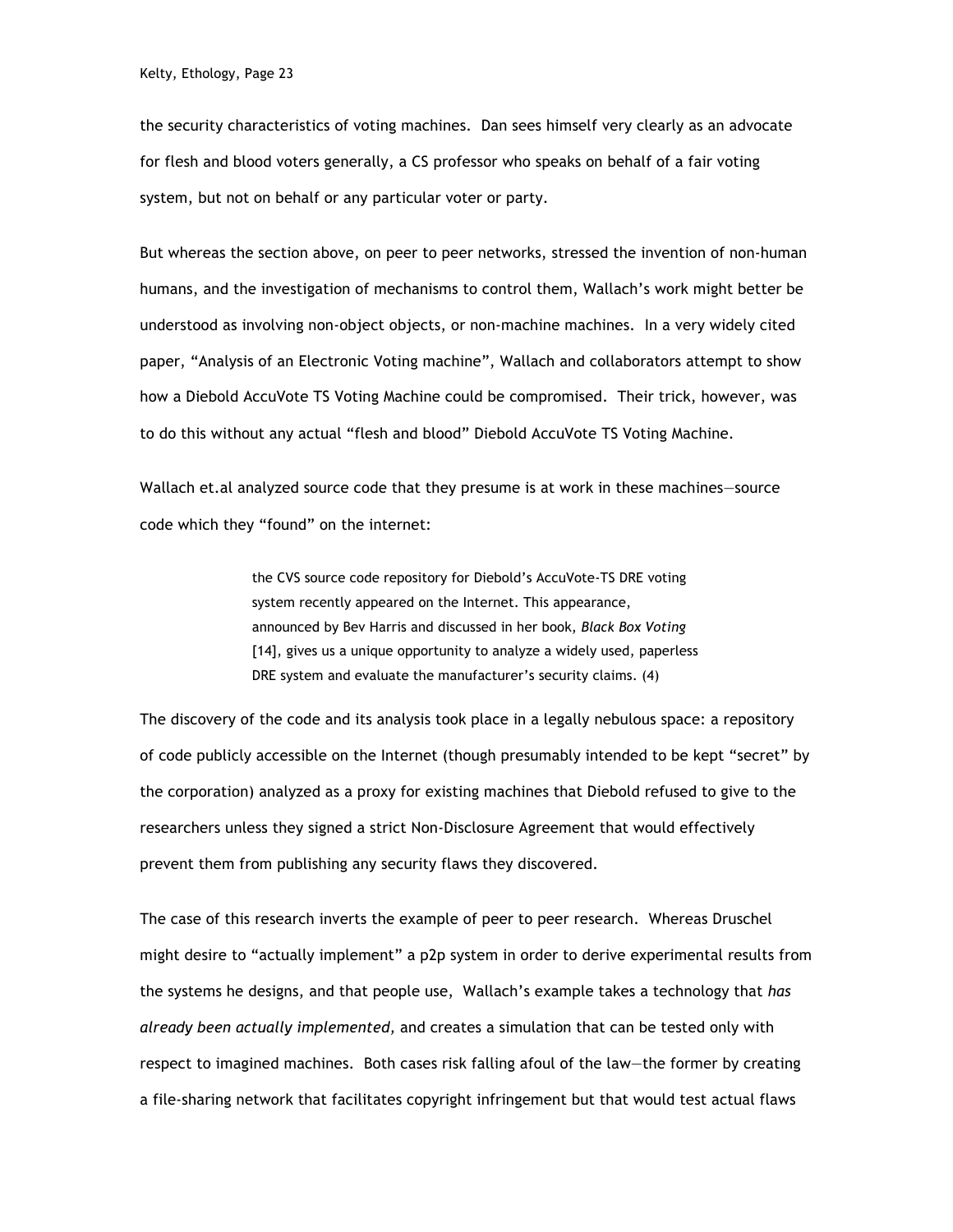with the theory, the latter by infringing a publicly traded company's trade secrets in order to demonstrate potential flaws in an already deployed system. Both risks are related to the Internet as a research milieu: in Peter's case, a place to run an experiment, in Dan's case, the place where source code is stored.

Amongst the ecology of *conceptual personae* deployed in social science, the Voter is perhaps one of the most frequently modeled non-human humans; political scientists study both the behavior of voters at the ballot booth, and their ability to make their own interests mesh with their votes; psychologists are interested in the "human factors" of voting machine as well the cognitive capabilities of voters; economists are troubled by the relation of incentives to votes, and by the cost of voting itself. Voting, in general, is perhaps one of the longest standing and most eminent areas of "mechanism design"—the problem of designing a system that can achieve a clearly defined goal (elect a government official), but for which the best mechanism is constantly at stake in technical and political battles that range from the design of voting machines, to systems of voting (Condorcet vs. Proportional vs. First Past the Post) to battles over re-districting and demographic re-definition.

In broad terms, what Professor Wallach's research points out is that, in the case of EVMs, the corporations creating these machines are essentially re-designing the mechanism of the American voting system in an unaccountable, unverifiable, and potentially fraudulent manner. His attempts to show the potential flaws in these systems are attempts to point out why this mechanism might not be as good as another—in particular, why it might not be better than the paper-ballot system we have relied on to date, and why the VVPT is a necessary addition to the mechanism if one wants to assure the fairness of an election.

As I mentioned above, Wallach's research on the Diebold Machine was carried out in the absence of an actual Diebold machine—which in some ways might be seen to compromise their results, since it makes it easy for Diebold to proclaim that their system is not the same as (i.e. is better, or more secure than) the one Dan and colleagues have proven to be flawed. At the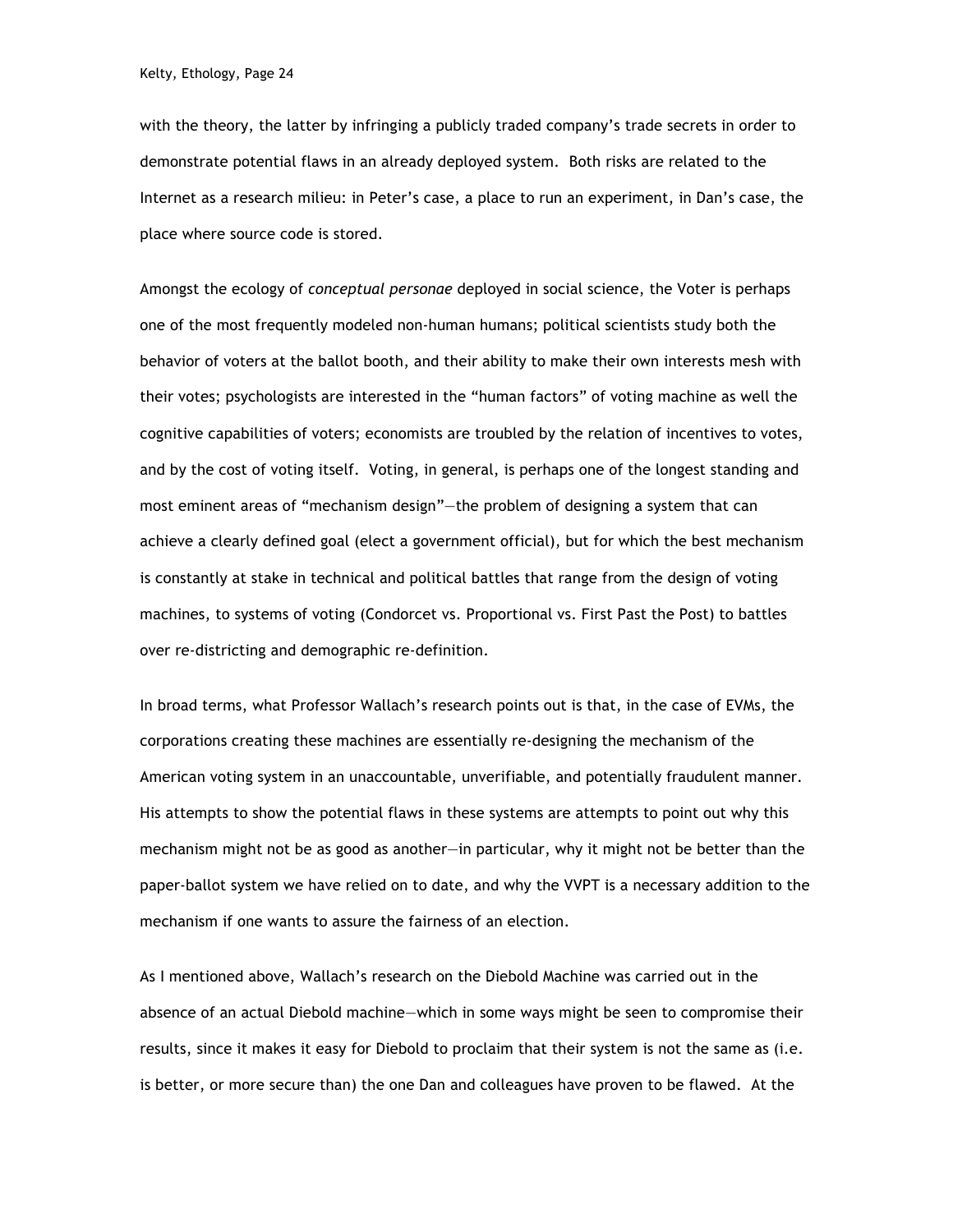level of technical issues of security (e.g. can it be hacked, if so how, what known bugs does it have, what kinds of software does it use and is it using the most up to date and secure version of it?), this may actually be true—but as Wallach points out it is impossible to find out in any legal way:

> At the time I had challenged Bill Stotesbury [the CEO of a competitor to Diebold] by saying "I would like to audit these machines, I would like to read their source code." He said "only under a non-disclosure agreement." I said "No way," He said, "No deal." I mean they would be happy to let me look at their source code under a non-disclosure, but that means I can't tell anybody else the results and that violates the point of me wanting to look at it, which is to, that the public should know about what they're voting on. That's the whole point of doing an audit, it seems to me.

The strategic use of non-disclosure agreements referred to here is standard practice amongst software and equipment manufacturers, meant to protect their trade secrets from the prying eyes of competitors. For Wallach, however, this is an abuse that redounds upon "voters" and "the public" for whom he speaks, and who he asserts should have the right to see these machines. But the story does not end there. US Voting machines are in fact certified by independent auditors—but there is a catch:

> It turns out that these independent testing authorities that I mentioned, *their reports are classified*. Not military kind of classified, but only election officials get to read them. They are not public. So you joe-random-voter are told "Just trust us! It's certified." [Smiles] Not only can't you look at the source code, but you can't even read the certification document. So you have absolutely no clue *why* it was certified, and you don't even know *who* you are supposed to trust. You're just told "trust us." Needless to say, this sets off all kinds of warning bells in the back of my head.

The "security" issues involved therefore extend considerably beyond the simple technical issues of whether the non-machine machine that Wallach et.al. investigated could be proven to be flawed (it is, or was), and into the realm of policy and regulation concerning the election and voting system at large, and the role of corporations and public election officials in general.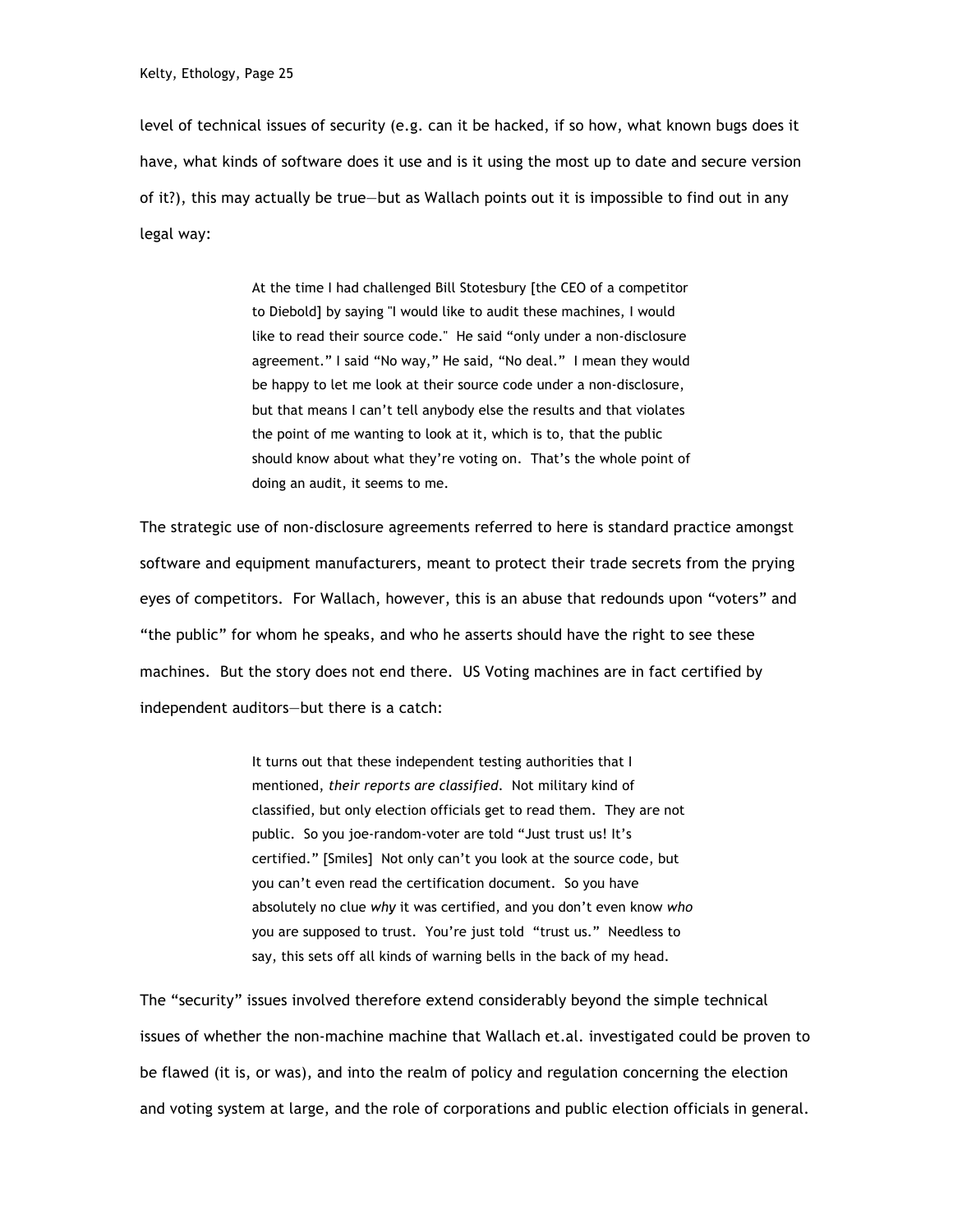The *target* of Wallach's research, therefore, is less the machines themselves, than the entire *process* of mechanism design in democracy—a process he asserts is broken and as a result cannot be trusted to achieve the stated goal of fairly electing a candidate to public office.

Part of the problem comes from the assumption amongst corporations that the electoral mechanism is not the same as the voting machine—whereas Walllach asserts that it is—or that the "machine" extends considerably beyond the device one can touch to the process of designing, programming, implementing, buying, selling, advertising and promoting said machines. Seen from Wallach's perspective, it is difficult to distinguish the "design" that Congress perpetrates in passing The Help America Vote Act, or regulations about certificiation, from the "design" that a humble software programmer perpetrates in creating a program that can or cannot be hacked. "Security" research thus extends far beyond the technical lock-andkey cryptography concerns of researchers to the level of mechanism design at large.

What then is the object of Wallach's research? On the one hand, it is clear that his research concerns the design and security of software, and that this software may (or may not) be installed on computers that perform, as the saying goes, "mission critical tasks." On the other hand, Wallach's research extends so far beyond the arcane questions of buffer overflows and software backdoors, into the realm of election processes, regulatory loopholes, congressional acts, certification systems, and touchable voting machines that one might well ask: as a *computer* scientist, what possible right does he have to speak about these issues?

I would suggest that it is the curious role of non-human humans that grants Wallach these rights (i.e. the implementation of the conceptual person called the voter, the demands that voting be made secure and fair, and that errors of all kinds be reduced). To the extent that the domain of expertise of computer scientists extends not to computers, per se, but to computation as it is carried out in any form… and to the extent that computation is allied with issues of economic or social action in the form of questions about rationality, decision, incentives, mechanism design and then the kind of research Wallach performs potentially extends as much throughout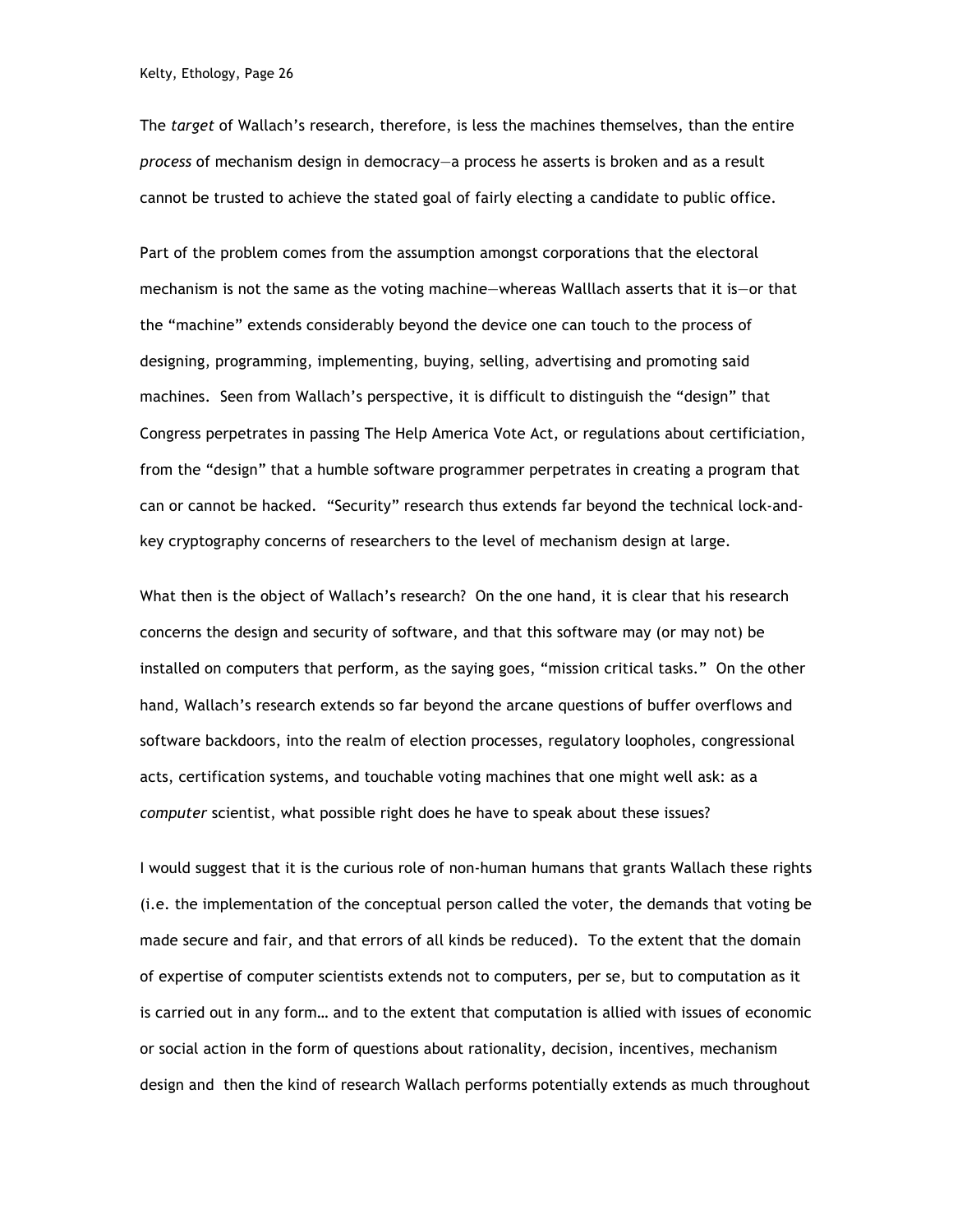the social and political fabric of the planet as computation and network-mediated interaction does. If we trust the computer scientists (and we should) when they say that the Internet is *the* platform of computation—then the meaning not only of computation, experiment, and theory but also of security, of network, of applications and of software is transformed. Non human humans walk the earth.

## **Conclusion**

What kinds of non-humans make a difference to our investigation and understanding of the Internet? Not only the cables and wires and routers and servers and satellites that make up this heterogeneous object, but the software, the protocols, the commodity-flows of bandwidth, CPUs and memory as well. Understanding how *the* network—the Internet transforms the meaning and practice of computer science can best be understood by looking at non-humans that are not necessarily machines, animals or devices—by looking at the conceptual personae that roam the papers and the protocols of computer scientists—as well as the Internet.

The two examples reported here illustrate the transformation of computer science research by the Internet. In many ways, it mirrors the early days of computer science research, in which the struggle to discover, to define, to theorize what the *computer* would be. Today's researchers are engaged in a struggle, or contest, to define what the *network* will be. In at least a historical sense, the appearance of non-human humans should therefore not at all be surprising. Whether you consider the paper machines of Turing, the neurons of Mcculloch and Pitts, the grammar-obsessed machines of Chomsky, the frogs of Rosenbluth and Lettvin, the games of Morgenstern and von Neumann, the circuits and relays of Shannon, or any other feature of early cybernetics, computing research, cognitive science, or economics, these nonhuman humans are there because of an anti-metaphysical bias, an urgent urge to rid scientific thinking of the humanistic and the behaviorist, of the special pleading of the human. The nonhumans of modern economics, mechanism design and behavioral science may not be much